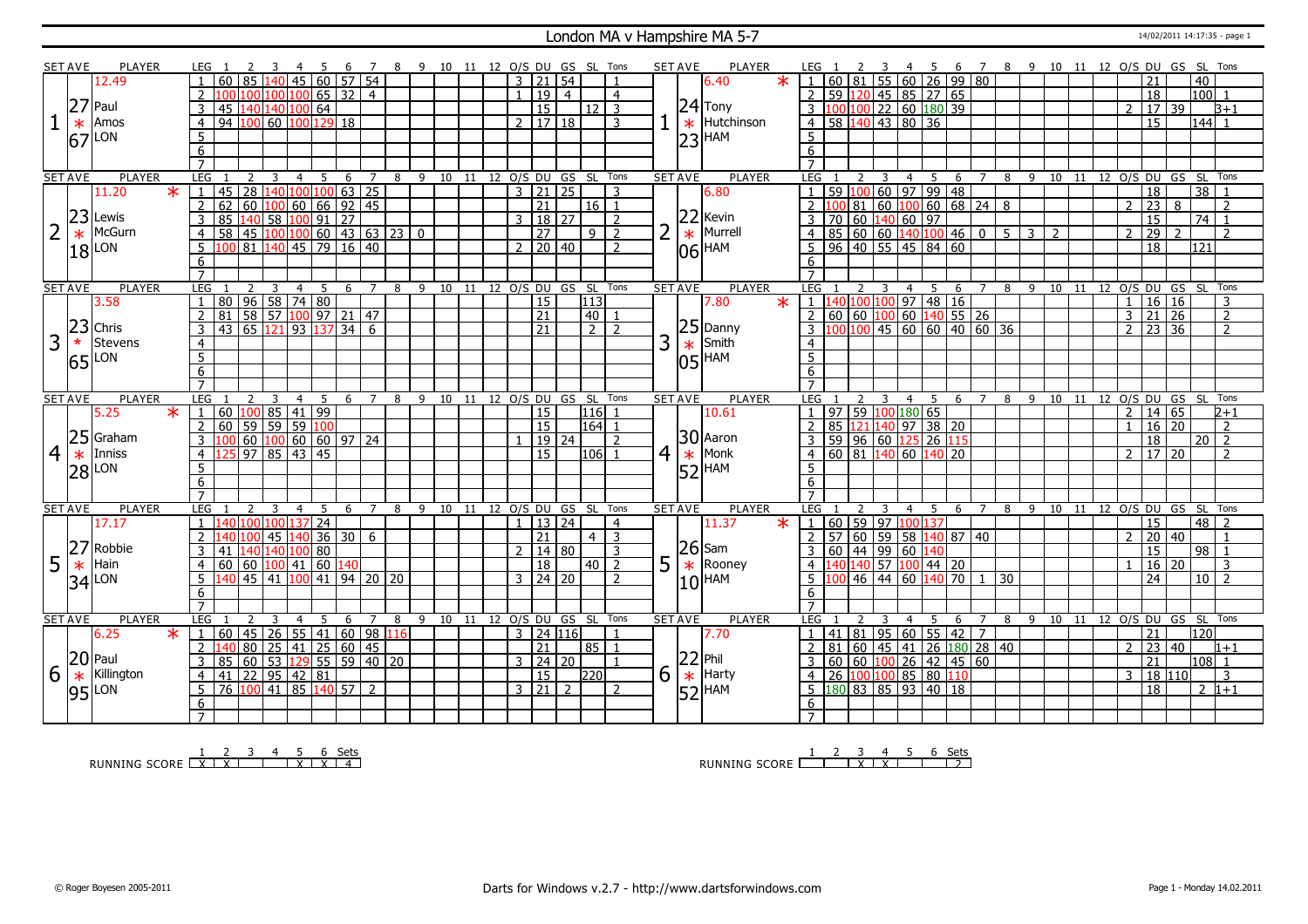#### London MA v Hampshire MA 5-7 14/02/2011 14:17:35 - page 2

|                | <b>SET AVE</b> | <b>PLAYER</b>                        |                     |                                                      |                |                              | -4             | -5 | - 6 | 7              |                       |  |  |               |                     |       | 8 9 10 11 12 O/S DU GS SL Tons         |                |   | <b>SET AVE</b> | <b>PLAYER</b>                   | LEG 1                                                          |                     |         |                         | -4             | - 5            | -6                                                     | $\overline{7}$                                                                                           |   |    | 8 9 10 11 12 O/S DU GS SL Tons              |  |                            |                |                 |                     |                 |                 |                |
|----------------|----------------|--------------------------------------|---------------------|------------------------------------------------------|----------------|------------------------------|----------------|----|-----|----------------|-----------------------|--|--|---------------|---------------------|-------|----------------------------------------|----------------|---|----------------|---------------------------------|----------------------------------------------------------------|---------------------|---------|-------------------------|----------------|----------------|--------------------------------------------------------|----------------------------------------------------------------------------------------------------------|---|----|---------------------------------------------|--|----------------------------|----------------|-----------------|---------------------|-----------------|-----------------|----------------|
|                |                | 4.80                                 |                     | 83                                                   |                | 84 44 81 60 93               |                |    |     |                |                       |  |  |               | $\overline{18}$     |       | 56                                     |                |   |                | 8.60<br>$\ast$                  | 36                                                             |                     |         |                         |                |                |                                                        | $60$ 60 140 60 100 45                                                                                    |   |    |                                             |  |                            | 2              | $\overline{20}$ | 45                  |                 |                 | 2              |
|                |                |                                      | 2 <sup>1</sup>      | $60$ 58 60 90 59 38                                  |                |                              |                |    |     |                |                       |  |  |               | $\overline{18}$     |       | 136                                    |                |   |                |                                 | 2 100                                                          |                     |         |                         |                |                | 45 40 100 140 76                                       |                                                                                                          |   |    |                                             |  |                            | $\mathcal{L}$  | $\overline{17}$ | $\overline{76}$     |                 |                 | 3              |
|                | 22             | Jimmy                                | $\overline{3}$      | 85 100 100 100 98 10 8                               |                |                              |                |    |     |                |                       |  |  | $\mathcal{P}$ | $\vert 20 \vert 8$  |       |                                        | 3              |   |                | $ 26 $ Steve                    | 3                                                              |                     |         |                         |                |                |                                                        | 26 95 95 60 90 40 87                                                                                     |   |    |                                             |  |                            |                | 21              |                     |                 | 8               |                |
| $\overline{7}$ | $\ast$         | Foster                               |                     | 4 4 41 45 7 40 31 180                                |                |                              |                |    |     |                |                       |  |  |               | $\overline{18}$     |       | $1571+1$                               |                |   | $\ast$         | Musson                          | $-4$ $\big  100 \big  180 \big  55 \big  60 \big  56 \big  50$ |                     |         |                         |                |                |                                                        |                                                                                                          |   |    |                                             |  |                            |                |                 | 2   17   50         |                 |                 | $2 + 1$        |
|                |                | LON                                  | 5                   |                                                      |                |                              |                |    |     |                |                       |  |  |               |                     |       |                                        |                |   |                |                                 | 5                                                              |                     |         |                         |                |                |                                                        |                                                                                                          |   |    |                                             |  |                            |                |                 |                     |                 |                 |                |
|                | 36             |                                      | 6                   |                                                      |                |                              |                |    |     |                |                       |  |  |               |                     |       |                                        |                |   |                | $61$ <sup>HAM</sup>             | 6                                                              |                     |         |                         |                |                |                                                        |                                                                                                          |   |    |                                             |  |                            |                |                 |                     |                 |                 |                |
|                |                |                                      | $\overline{7}$      |                                                      |                |                              |                |    |     |                |                       |  |  |               |                     |       |                                        |                |   |                |                                 |                                                                |                     |         |                         |                |                |                                                        |                                                                                                          |   |    |                                             |  |                            |                |                 |                     |                 |                 |                |
|                | <b>SET AVE</b> | <b>PLAYER</b>                        | LEG <sub>1</sub>    |                                                      | $2 \quad 3$    |                              |                |    |     |                |                       |  |  |               |                     |       | 4 5 6 7 8 9 10 11 12 O/S DU GS SL Tons |                |   | <b>SET AVE</b> | <b>PLAYER</b>                   | LEG 1                                                          |                     |         | $\overline{\mathbf{3}}$ |                |                |                                                        |                                                                                                          |   |    | 4 5 6 7 8 9 10 11 12 O/S DU GS SL Tons      |  |                            |                |                 |                     |                 |                 |                |
|                |                | $\star$<br>5.63                      |                     | 1 41 60 60 78 94 40 128                              |                |                              |                |    |     |                |                       |  |  |               | $3$   21   128      |       |                                        |                |   |                | 8.20                            |                                                                |                     | $60$ 41 |                         |                |                | 43 57 40                                               |                                                                                                          |   |    |                                             |  |                            |                | 18              |                     |                 | $120$ 1         |                |
|                |                |                                      | $\overline{2}$      | 11 <sup>1</sup>                                      |                | 76 60 26 100 44 60           |                |    |     |                |                       |  |  |               | 21                  |       | $124$ 1                                |                |   |                |                                 | 95                                                             |                     | 100.    |                         |                |                |                                                        | $\boxed{60}$ $\boxed{60}$ $\boxed{100}$ 21 $\boxed{40}$ 25                                               |   |    |                                             |  |                            | 3              | 24              | 25                  |                 |                 | 2              |
|                | 20             | Richie                               | 3                   | 85                                                   |                |                              |                |    |     |                | 100 60 64 21 82 73 16 |  |  |               |                     | 23 16 |                                        |                |   |                | $19$ Mark                       | 41                                                             |                     |         |                         |                |                |                                                        | 45 40 60 59 40 140                                                                                       |   |    |                                             |  |                            |                | 21              |                     |                 | $76$   1        |                |
| 8              | $\ast$         | <b>Buckell</b>                       |                     |                                                      |                |                              |                |    |     |                |                       |  |  |               | $\overline{27}$     |       | 10                                     | $\overline{1}$ | 8 | $\ast$         | Thorne                          | $\overline{4}$                                                 |                     |         |                         |                |                |                                                        |                                                                                                          |   |    | $\overline{59}$ 26 41 140 44 81 24 46 20 20 |  |                            | $\overline{3}$ |                 | 30 20               |                 |                 | $\overline{1}$ |
|                |                | LON                                  |                     |                                                      |                |                              |                |    |     |                |                       |  |  |               | 24                  |       | 3 1                                    |                |   |                | $91$ HAM                        | 5 100 81 41 100 46 57 36 40                                    |                     |         |                         |                |                |                                                        |                                                                                                          |   |    |                                             |  |                            | $\overline{2}$ |                 | $\sqrt{23}$ 40      |                 |                 | $\overline{2}$ |
|                | 41             |                                      | 6                   |                                                      |                |                              |                |    |     |                |                       |  |  |               |                     |       |                                        |                |   |                |                                 | 6                                                              |                     |         |                         |                |                |                                                        |                                                                                                          |   |    |                                             |  |                            |                |                 |                     |                 |                 |                |
|                |                |                                      | $\overline{7}$      |                                                      |                |                              |                |    |     |                |                       |  |  |               |                     |       |                                        |                |   |                |                                 | $\overline{7}$                                                 |                     |         |                         |                |                |                                                        |                                                                                                          |   |    |                                             |  |                            |                |                 |                     |                 |                 |                |
|                | <b>SET AVE</b> | <b>PLAYER</b>                        | LEG                 |                                                      | $\overline{2}$ | $\overline{3}$               | $\overline{4}$ | 5  | 6   | $7^{\circ}$    | 8                     |  |  |               |                     |       | 9 10 11 12 O/S DU GS SL Tons           |                |   | <b>SET AVE</b> | <b>PLAYER</b>                   | LEG <sub>1</sub>                                               |                     | 2       | $\overline{3}$          |                |                |                                                        |                                                                                                          |   |    | 4 5 6 7 8 9 10 11 12 O/S DU GS SL           |  |                            |                |                 |                     |                 |                 | Tons           |
|                |                | 6.80                                 |                     | 1   85   100   60   100   100                        |                |                              |                |    |     |                |                       |  |  |               | $ 15\rangle$        |       | $56 \mid 3$                            |                |   |                | 7.80<br>$\overline{\textbf{x}}$ | 1 140 100 100 50 70 41                                         |                     |         |                         |                |                |                                                        |                                                                                                          |   |    |                                             |  |                            | $\overline{3}$ |                 | 18   41             |                 |                 | 3              |
|                |                |                                      | $\overline{2}$      | 140 70 45 26 45 87 48                                |                |                              |                |    |     |                |                       |  |  |               | $\overline{21}$     |       | $40$   1                               |                |   |                |                                 | 2                                                              |                     |         |                         |                |                |                                                        | 60 85 100 81 95 55 25                                                                                    |   |    |                                             |  |                            | $\overline{2}$ |                 | 20 25               |                 |                 | $\mathbf{1}$   |
|                |                | $ 26 $ Graham                        | $\mathcal{E}$       | 44 100 41 97 140                                     |                |                              |                |    |     |                |                       |  |  |               | 15                  |       | $\boxed{79}$ $\boxed{2}$               |                |   |                | 26 Nilson                       | $3 \mid 100 \mid 85 \mid 100 \mid 140 \mid 0 \mid 76$          |                     |         |                         |                |                |                                                        |                                                                                                          |   |    |                                             |  |                            | $\mathbf{3}$   |                 | $18 \overline{76}$  |                 |                 | 3              |
| 9              | $\ast$         | Rackstraw                            | $\overline{4}$      |                                                      |                |                              |                |    |     |                |                       |  |  |               |                     |       |                                        |                | 9 | $\ast$         | Pritchard                       | $\overline{4}$                                                 |                     |         |                         |                |                |                                                        |                                                                                                          |   |    |                                             |  |                            |                |                 |                     |                 |                 |                |
|                |                |                                      | $\overline{5}$      |                                                      |                |                              |                |    |     |                |                       |  |  |               |                     |       |                                        |                |   |                | $ 84 $ HAM                      | $\overline{5}$                                                 |                     |         |                         |                |                |                                                        |                                                                                                          |   |    |                                             |  |                            |                |                 |                     |                 |                 |                |
|                |                | $04$ <sup>LON</sup>                  | 6                   |                                                      |                |                              |                |    |     |                |                       |  |  |               |                     |       |                                        |                |   |                |                                 | 6                                                              |                     |         |                         |                |                |                                                        |                                                                                                          |   |    |                                             |  |                            |                |                 |                     |                 |                 |                |
|                |                |                                      | $\overline{7}$      |                                                      |                |                              |                |    |     |                |                       |  |  |               |                     |       |                                        |                |   |                |                                 |                                                                |                     |         |                         |                |                |                                                        |                                                                                                          |   |    |                                             |  |                            |                |                 |                     |                 |                 |                |
| <b>SET AVE</b> |                | <b>PLAYER</b>                        |                     |                                                      |                |                              | 4              | 5  | - 6 | $\overline{7}$ | 8                     |  |  |               |                     |       | 9 10 11 12 O/S DU GS SL Tons           |                |   | <b>SET AVE</b> | <b>PLAYER</b>                   | LEG                                                            |                     |         |                         |                | 4 <sub>5</sub> |                                                        | 6 7                                                                                                      |   | 89 |                                             |  | 10 11 12 O/S DU GS SL Tons |                |                 |                     |                 |                 |                |
|                |                |                                      | LEG                 |                                                      |                |                              |                |    |     |                |                       |  |  |               |                     |       |                                        |                |   |                |                                 |                                                                |                     |         |                         |                |                |                                                        |                                                                                                          |   |    |                                             |  |                            |                |                 |                     |                 |                 |                |
|                |                | 6.25<br>$\ast$                       | 1 <sup>1</sup>      |                                                      |                |                              |                |    |     |                |                       |  |  |               |                     |       | 174                                    |                |   |                | 10.45                           |                                                                |                     |         |                         |                |                |                                                        |                                                                                                          |   |    |                                             |  |                            | $\overline{3}$ |                 |                     |                 |                 | $\overline{z}$ |
|                |                |                                      | $\overline{2}$      | $141 \mid 60 \mid 81 \mid 46 \mid 42 \mid 57$        |                |                              |                |    |     |                |                       |  |  |               | 18                  |       |                                        |                |   |                |                                 |                                                                |                     | 40      |                         |                |                | 60 125 60 140 98 18                                    |                                                                                                          |   |    |                                             |  |                            | $\overline{2}$ | 18 18<br>17     | $\overline{25}$     |                 |                 | 3              |
|                |                |                                      | 3                   | 140 100 60 96 89                                     |                |                              |                |    |     |                |                       |  |  |               | $\overline{15}$     |       | $16 \mid 2$                            |                |   |                |                                 |                                                                |                     |         |                         |                |                | 60 100 76 25                                           |                                                                                                          |   |    |                                             |  |                            |                |                 |                     |                 |                 | $\overline{1}$ |
|                | $ 25 $ Paul    |                                      |                     | 85 58 58 44 140 76 40                                |                |                              |                |    |     |                |                       |  |  |               | 15                  | 19 40 |                                        |                |   |                |                                 | 4 1                                                            |                     |         |                         |                |                | $60\left 100\right 60\left 85\right 60\left 96\right $ |                                                                                                          |   |    |                                             |  |                            |                | 18              |                     |                 | 40              | 3              |
|                | $ 10 *$        | Wright                               |                     | $4 \overline{125} 80 \overline{120} 28 \overline{6}$ |                |                              |                |    |     |                |                       |  |  |               |                     |       | $82$   2                               |                |   |                | $10^{28}$ Andy<br>10 * Mitchell | 5                                                              |                     |         |                         |                |                | 00 140 81 100 60 20                                    |                                                                                                          |   |    |                                             |  |                            |                |                 | $2 \mid 17 \mid 20$ |                 |                 |                |
|                |                | $ 85 $ LON                           | 5<br>6              |                                                      |                |                              |                |    |     |                |                       |  |  |               |                     |       |                                        |                |   |                | $ 06 $ HAM                      | $6 \overline{6}$                                               |                     |         |                         |                |                |                                                        |                                                                                                          |   |    |                                             |  |                            |                |                 |                     |                 |                 |                |
|                |                |                                      | $\overline{7}$      |                                                      |                |                              |                |    |     |                |                       |  |  |               |                     |       |                                        |                |   |                |                                 | $\overline{7}$                                                 |                     |         |                         |                |                |                                                        |                                                                                                          |   |    |                                             |  |                            |                |                 |                     |                 |                 |                |
|                | <b>SET AVE</b> | <b>PLAYER</b>                        | <b>LEG</b>          |                                                      | 2              | 3                            | $\overline{4}$ | 5  | 6   | $\overline{7}$ | 8                     |  |  |               |                     |       | 9 10 11 12 0/S DU GS SL Tons           |                |   | <b>SET AVE</b> | <b>PLAYER</b>                   | <b>LEG</b>                                                     |                     |         | 3                       | $\overline{4}$ | 5              | 6                                                      | $\overline{7}$                                                                                           |   |    | 8 9 10 11 12 0/S DU GS SL                   |  |                            |                |                 |                     |                 |                 | Tons           |
|                |                | 7.45                                 |                     | 1   83   59   96   43   100   80   40                |                |                              |                |    |     |                |                       |  |  |               | 1   19   40         |       |                                        | -1             |   |                | 4.80<br>$\star$                 | $\mathbf{1}$                                                   |                     |         |                         |                |                |                                                        | 81   60   60   68   26   45   83                                                                         |   |    |                                             |  |                            |                | 21              |                     | $\overline{78}$ |                 |                |
|                |                |                                      | $\overline{2}$      | 140                                                  |                |                              |                |    |     |                |                       |  |  |               | 3   21   75         |       |                                        | 2              |   |                |                                 | $\mathcal{P}$                                                  |                     |         |                         |                |                |                                                        |                                                                                                          |   |    |                                             |  |                            |                | 18              |                     | 83              |                 | $\overline{1}$ |
|                |                |                                      | $\overline{3}$      | 44 60 140 83 54                                      |                | 48   100   63   41   34   75 |                |    |     |                |                       |  |  |               | $\overline{15}$     |       | $120$ 1                                |                |   |                |                                 | 3 180 100 45 60 96 20                                          |                     |         |                         |                |                | 95 100 81 25 78 39                                     |                                                                                                          |   |    |                                             |  |                            | $\mathbf{1}$   |                 | 16 20               |                 |                 | $2+1$          |
|                |                |                                      |                     | 4 125 40 140 50 90 56                                |                |                              |                |    |     |                |                       |  |  |               | $2 \mid 17 \mid 56$ |       |                                        | $\overline{2}$ |   |                | $24$ Kevin<br>Ede               | 4 81 41 81 55 100                                              |                     |         |                         |                |                |                                                        |                                                                                                          |   |    |                                             |  |                            |                | 15              |                     |                 | 143  1          |                |
|                |                | $\left 11\right ^{26}_{\ast}$ Daniel | 5                   |                                                      |                |                              |                |    |     |                |                       |  |  |               |                     |       |                                        |                |   | $\ast$         |                                 | 5                                                              |                     |         |                         |                |                |                                                        |                                                                                                          |   |    |                                             |  |                            |                |                 |                     |                 |                 |                |
|                |                | $ 17 $ LON                           | 6                   |                                                      |                |                              |                |    |     |                |                       |  |  |               |                     |       |                                        |                |   |                | $ 29 $ HAM                      | 6                                                              |                     |         |                         |                |                |                                                        |                                                                                                          |   |    |                                             |  |                            |                |                 |                     |                 |                 |                |
|                |                |                                      | $\overline{7}$      |                                                      |                |                              |                |    |     |                |                       |  |  |               |                     |       |                                        |                |   |                |                                 |                                                                |                     |         |                         |                |                |                                                        |                                                                                                          |   |    |                                             |  |                            |                |                 |                     |                 |                 |                |
|                | <b>SET AVE</b> | <b>PLAYER</b>                        | LEG                 |                                                      |                | 3                            | $\overline{4}$ | 5  | 6   | $\overline{7}$ | 8                     |  |  |               |                     |       | 9 10 11 12 O/S DU GS SL Tons           |                |   | <b>SET AVE</b> | <b>PLAYER</b>                   | LEG                                                            |                     |         | 3                       |                | 4 <sub>5</sub> | 6                                                      | $\overline{7}$                                                                                           | 8 | 9  |                                             |  | 10 11 12 O/S DU GS SL Tons |                |                 |                     |                 |                 |                |
|                |                | 10.00<br>$\ast$                      | $\mathbf{1}$        | $60$   43   140   81   83   69   25                  |                |                              |                |    |     |                |                       |  |  |               | 3   21   25         |       |                                        |                |   |                | 11.43                           |                                                                |                     |         |                         |                |                | 60 81 60 140 95 27                                     |                                                                                                          |   |    |                                             |  |                            |                | 18              |                     |                 | $\overline{38}$ |                |
|                |                |                                      | $\overline{2}$      | 41                                                   |                | $ 140 $ 55   85 $ 100 $ 70   |                |    |     | 6              |                       |  |  |               | 21                  |       | 4                                      | $\overline{2}$ |   |                |                                 | 46                                                             |                     |         |                         |                |                |                                                        | 60 $\boxed{100}$ 83   52   118 34   8                                                                    |   |    |                                             |  |                            |                | $\overline{22}$ | 8                   |                 |                 | 2              |
|                |                | <b>Steve</b>                         |                     | 3   85   41   140   140   87   8                     |                |                              |                |    |     |                |                       |  |  |               | $16 \mid 8$         |       |                                        | $\overline{2}$ |   |                | $ 23 $ Gary                     | 3                                                              | 45 30 45 58 125     |         |                         |                |                |                                                        |                                                                                                          |   |    |                                             |  |                            |                | $\overline{15}$ |                     |                 | $198$   1       |                |
|                |                | McHale                               | $\overline{4}$      | 36 83 140 60 48                                      |                |                              |                |    |     |                |                       |  |  |               | 15                  |       | 134 1                                  |                |   |                | $\star$ Stafford                | $\overline{4}$                                                 | 45 140 180 100 28 8 |         |                         |                |                |                                                        |                                                                                                          |   |    |                                             |  |                            | 3              | 18              | 8                   |                 |                 | $B+1$          |
|                | $ 12 ^{24}$    | LON                                  | $5-1$               | 56 43 100 100 72 44 70 8                             |                |                              |                |    |     |                |                       |  |  |               | $\sqrt{24}$         |       | 8 2                                    |                |   |                |                                 | .5                                                             |                     |         |                         |                |                |                                                        | $\boxed{41}$ $\boxed{140}$ $\boxed{41}$ $\boxed{100}$ $\boxed{60}$ $\boxed{82}$ $\boxed{29}$ $\boxed{8}$ |   |    |                                             |  |                            | $\overline{1}$ | $\overline{22}$ | 8                   |                 |                 | $\overline{2}$ |
|                | 321            |                                      | 6<br>$\overline{7}$ |                                                      |                |                              |                |    |     |                |                       |  |  |               |                     |       |                                        |                |   |                | $ 88 $ HAM                      | 6                                                              |                     |         |                         |                |                |                                                        |                                                                                                          |   |    |                                             |  |                            |                |                 |                     |                 |                 |                |

RUNNING SCORE 7 8 9 10 11 X 12 Sets 5 OP: London MA - Paul Amos 27.67 \*

RUNNING SCORE 7 X 8 X 9 X 10 X 11 12 X Sets 7 OP: Hampshire MA - Aaron Monk 30.52 \*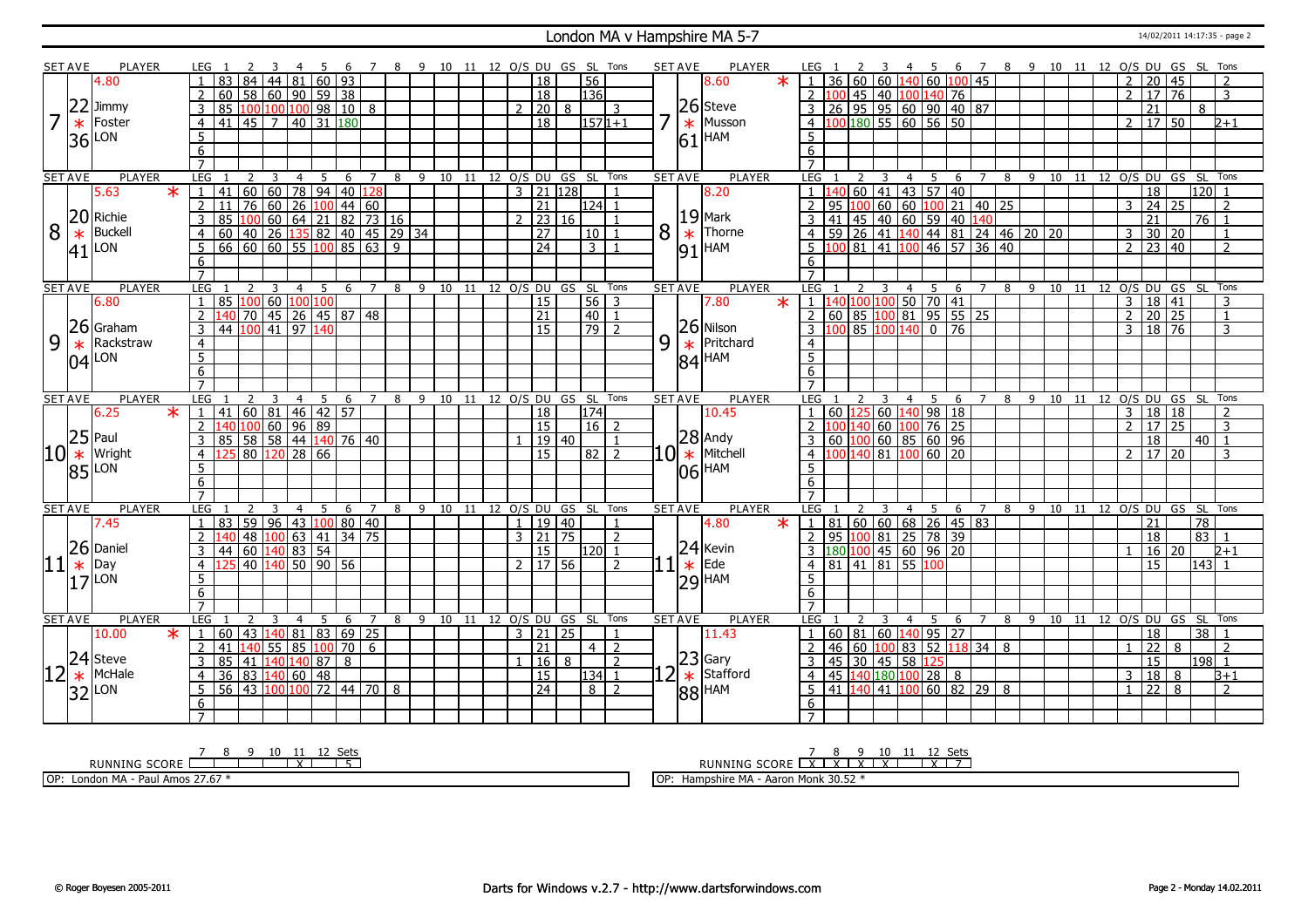### London MA

## Hampshire MA

| PLAYER                | W/L |    | . IwonIlost | AVE      | <b>TAVE</b> | <b>IPOINTS DARTS TON FON+1180 TONS IPLAYER</b> |                 |    |    |  |                          |    | W/L WON LOST | AVE         | <b>TAVE</b> | <b>POINTS</b> | DARTS TON TON+ 180 TONS |    |      |       |         |
|-----------------------|-----|----|-------------|----------|-------------|------------------------------------------------|-----------------|----|----|--|--------------------------|----|--------------|-------------|-------------|---------------|-------------------------|----|------|-------|---------|
| <b>Paul Amos</b>      |     |    |             |          | 27.67 12.49 | 1992                                           | 72 I            | 8  |    |  | $ 11+0 $ Tony Hutchinson |    |              | 24.23       | 6.40        | 1720          | 71                      |    |      |       | $5 + 1$ |
| Lewis McGurn          |     |    |             | 23.18111 | .20         | 2480                                           | 107             |    |    |  | 10+0 Kevin Murrell       |    |              | 22.06       | 6.80        | 2272          | 103 <sub>1</sub>        |    |      |       | $6+0$   |
| <b>Chris Stevens</b>  |     |    |             | 23.65    | 3.58        | 1348                                           | 57              |    |    |  | 3+0 Danny Smith          |    |              | 25.05       | 7.80        | 1503          | 60                      |    |      |       | $7 + 0$ |
| <b>Graham Inniss</b>  |     |    |             | 25.28    | 5.25        | 1618                                           | 64              |    |    |  | 5+0   Aaron Monk         |    |              | 30.52 10.61 |             | 1984          | 65                      |    |      |       | $8 + 1$ |
| Robbie Hain           |     |    |             |          | 27.34 17.17 | 2461                                           | 90 <sub>1</sub> |    |    |  | 14+0 Sam Rooney          |    |              | 26.10 11.37 |             | 2349          | 90                      |    |      |       | $9 + 0$ |
| Paul Killington       |     |    |             | 20.95    | 6.25        | 2200                                           | 105             |    |    |  | 5+0   Phil Harty         |    |              | 22.52       | 7.70        | 2275          | 101                     |    |      |       | $6 + 2$ |
| Jimmy Foster          |     |    |             | 22.36    | 4.80        | 1655                                           | 741             |    |    |  | 4+1 Steve Musson         |    |              | 26.61       | 8.60        | 1996          | 75                      |    |      |       | $7 + 1$ |
| <b>Richie Buckell</b> |     |    |             | 20.41    | 5.63        | 2368                                           | 116             |    |    |  | 5+0   Mark Thorne        |    |              | 19.91       | 8.20        | 2309          | 116                     |    |      | 3 I O | $7 + 0$ |
| Graham Rackstraw      |     |    |             | 26.04    | 6.80        | 1328                                           | 51              |    |    |  | 6+0   Nilson Pritchard   |    |              | 26.84       | 7.80        | 1503          | 56                      |    |      |       | $7 + 0$ |
| Paul Wright           |     |    |             | 25.85    | 6.25        | .732                                           | 67              |    |    |  | 5+0 Andy Mitchell        |    |              |             | 28.06 10.45 | 1964          | 70                      |    |      |       | $9 + 0$ |
| Daniel Day            |     |    |             | 26.17    | /0.45       | 1884                                           | 72              |    |    |  | 6+0 Kevin Ede            |    |              | 24.29       | 4.80        | 1700          | 70                      |    |      |       | $4 + 1$ |
| Steve McHale          |     |    |             |          | 24.32 10.00 | 2359                                           | 97              |    |    |  | 8+0 Gary Stafford        |    |              |             | 23.88 11.43 | 2269          | 95                      |    |      |       | $9 + 1$ |
| <b>TOTALS</b>         |     | 22 | 29          | 24.10    |             | 23425                                          | 972             | 54 | 27 |  | $ 82+1 $ TOTALS          | 29 | 22           | 24.53       |             | 23844         | 972                     | 51 | 26 I |       | $ 84+7$ |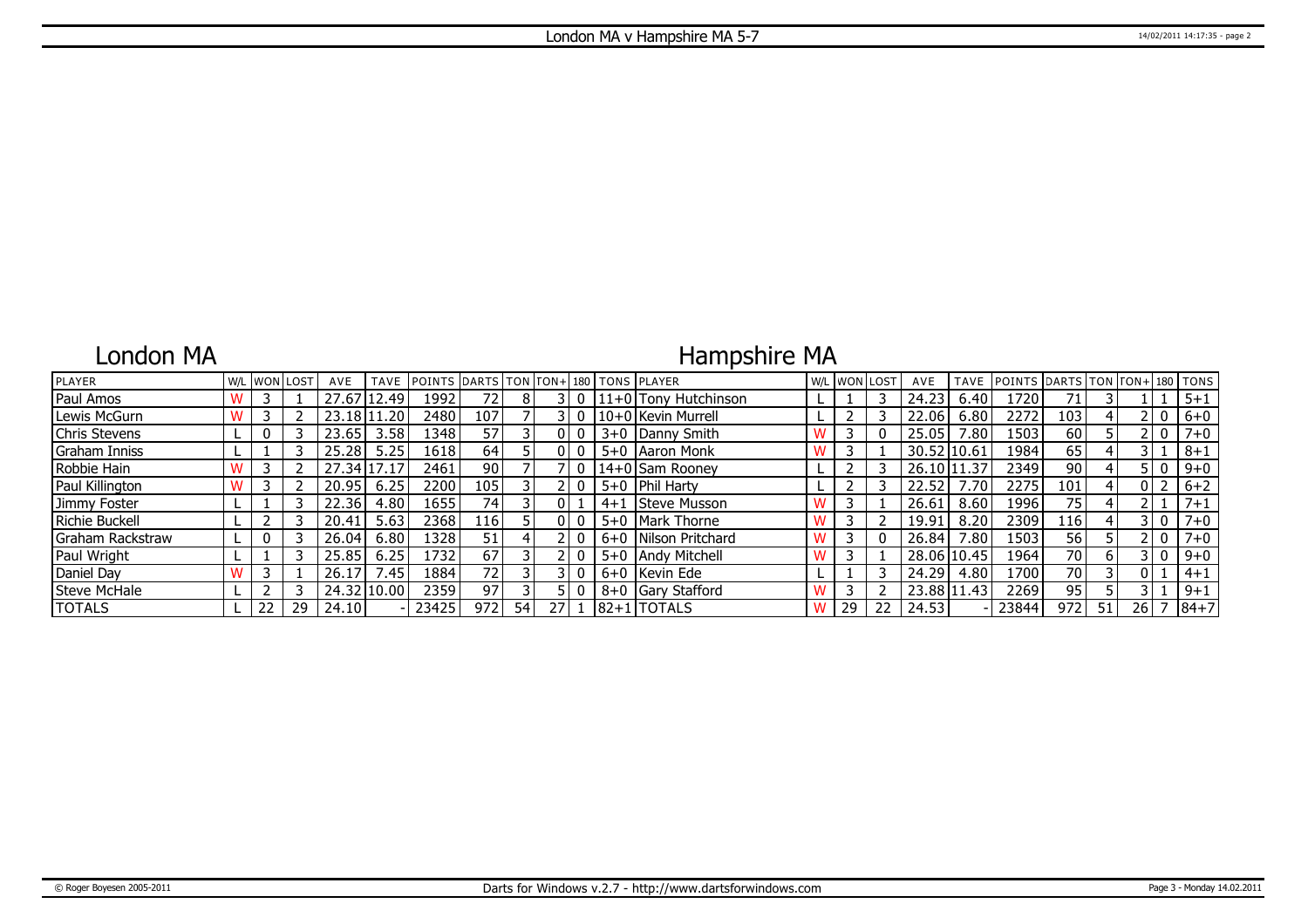#### London WA v Hampshire WA 3-3 14/02/2011 14:17:59 - page 1

|                | <b>SET AVE</b> | <b>PLAYER</b>       |        |                     |                                                                                                                                                                |                       |                              |                |                |              |                |                      |   |                                       |                            |                                                      |                |              |                         |       |                              | 10 11 12 O/S DU GS SL Tons         | <b>SET AVE</b> | <b>PLAYER</b>                   |                                                                                                                                                                                                         |  |                         |                |                  | -6          | $\overline{7}$                                                  | 8 |    |                |                | 9 10 11 12 O/S DU GS SL Tons           |                |                     |                |                 |                |
|----------------|----------------|---------------------|--------|---------------------|----------------------------------------------------------------------------------------------------------------------------------------------------------------|-----------------------|------------------------------|----------------|----------------|--------------|----------------|----------------------|---|---------------------------------------|----------------------------|------------------------------------------------------|----------------|--------------|-------------------------|-------|------------------------------|------------------------------------|----------------|---------------------------------|---------------------------------------------------------------------------------------------------------------------------------------------------------------------------------------------------------|--|-------------------------|----------------|------------------|-------------|-----------------------------------------------------------------|---|----|----------------|----------------|----------------------------------------|----------------|---------------------|----------------|-----------------|----------------|
|                |                | 5.00                |        |                     |                                                                                                                                                                |                       |                              | 70             | 60             | 68 83        |                |                      |   |                                       |                            |                                                      |                |              | 21                      |       | 20                           |                                    |                | 4.00                            | 1   58   60   100                                                                                                                                                                                       |  |                         |                |                  |             | $50 \mid 100 \mid 98 \mid 3 \mid 32$                            |   |    |                |                |                                        | 3              | $\overline{24}$     | 32             |                 |                |
|                |                |                     |        | $\overline{2}$      | 26                                                                                                                                                             | 80                    | 85 60 30                     |                |                |              |                | $100$ 80   40        |   |                                       |                            |                                                      |                |              | $1 \mid 22 \mid 40$     |       |                              | -1                                 |                |                                 | 2 45 95 22 22 22 100 45                                                                                                                                                                                 |  |                         |                |                  |             |                                                                 |   |    |                |                |                                        |                | 21                  |                | $150$ 1         |                |
|                |                | $19$ Kerry          |        | $\overline{3}$      | 40                                                                                                                                                             | 100                   | 45                           | 100 38         |                | 100          |                | 58 20                |   |                                       |                            |                                                      |                |              | $2$ 23 20               |       |                              | 3                                  |                | $16$ Sue                        | $3 \mid 26 \mid 22 \mid 28 \mid 60 \mid 100 \mid 11 \mid 62 \mid 60$                                                                                                                                    |  |                         |                |                  |             |                                                                 |   |    |                |                |                                        |                | $\overline{24}$     |                | $132$ 1         |                |
|                |                | Simmons             |        |                     | $\overline{85}$                                                                                                                                                |                       |                              |                |                |              |                |                      |   |                                       |                            |                                                      |                |              |                         |       | 16 1                         |                                    |                | Thompson                        |                                                                                                                                                                                                         |  |                         |                |                  |             |                                                                 |   |    |                |                |                                        |                | $\overline{33}$     | $\overline{2}$ |                 |                |
|                | $\ast$         |                     |        | $\overline{4}$      |                                                                                                                                                                |                       |                              |                |                |              |                |                      |   |                                       |                            | $\frac{1}{45}$ $\frac{1}{100}$ 41 60 60 43 35 0 16 0 |                |              | $\overline{33}$         |       |                              |                                    |                | $\ast$                          | 4 70 81 95 55 26 26 81 29 22 14 2                                                                                                                                                                       |  |                         |                |                  |             |                                                                 |   |    |                |                |                                        | $\overline{3}$ |                     |                |                 |                |
|                |                | $29$ $\mu$ on       |        | 5                   | 95 60 18 40 30 30 30 95 43 60                                                                                                                                  |                       |                              |                |                |              |                |                      |   |                                       |                            |                                                      |                |              | 2   29   60             |       |                              |                                    |                | 54 HAM                          | $5 \mid 43 \mid 26 \mid 64 \mid 60 \mid 55 \mid 60 \mid 30 \mid 41 \mid 40 \mid 42$                                                                                                                     |  |                         |                |                  |             |                                                                 |   |    |                |                |                                        |                | $\overline{30}$     |                | 40              |                |
|                |                |                     |        | 6                   |                                                                                                                                                                |                       |                              |                |                |              |                |                      |   |                                       |                            |                                                      |                |              |                         |       |                              |                                    |                |                                 | 6                                                                                                                                                                                                       |  |                         |                |                  |             |                                                                 |   |    |                |                |                                        |                |                     |                |                 |                |
|                |                |                     |        | $\overline{7}$      |                                                                                                                                                                |                       |                              |                |                |              |                |                      |   |                                       |                            |                                                      |                |              |                         |       |                              |                                    |                |                                 |                                                                                                                                                                                                         |  |                         |                |                  |             |                                                                 |   |    |                |                |                                        |                |                     |                |                 |                |
|                | <b>SET AVE</b> | <b>PLAYER</b>       |        | LEG                 |                                                                                                                                                                | 2                     | 3                            | $\overline{4}$ | $\overline{5}$ |              |                |                      |   |                                       |                            |                                                      |                |              |                         |       |                              | 6 7 8 9 10 11 12 0/S DU GS SL Tons | <b>SET AVE</b> | <b>PLAYER</b>                   | LEG 1                                                                                                                                                                                                   |  | $\overline{\mathbf{3}}$ |                |                  |             |                                                                 |   |    |                |                | 4 5 6 7 8 9 10 11 12 0/S DU GS SL Tons |                |                     |                |                 |                |
|                |                | 3.21                | $\ast$ |                     | 85                                                                                                                                                             |                       |                              |                |                |              |                |                      |   |                                       | 26 40 85 55 26 68 46 30 40 |                                                      |                |              |                         | 28 40 |                              |                                    |                | 2.40                            |                                                                                                                                                                                                         |  |                         |                |                  |             | 60   45   40   7   60   30   60   13   41                       |   |    |                |                |                                        |                | $\overline{27}$     |                | 145             |                |
|                |                |                     |        | $\overline{2}$      |                                                                                                                                                                |                       |                              |                |                |              |                |                      |   |                                       |                            |                                                      |                |              | 21                      |       | 101  1                       |                                    |                |                                 |                                                                                                                                                                                                         |  |                         |                |                  |             |                                                                 |   |    |                |                |                                        | 3              | $24 \overline{72}$  |                |                 |                |
|                |                | $ 18 $ Kelly        |        | $\overline{3}$      |                                                                                                                                                                |                       |                              |                |                |              |                |                      |   |                                       |                            |                                                      |                |              | $\overline{24}$         |       | 68                           | $\overline{2}$                     |                | $18$ Stephanie                  |                                                                                                                                                                                                         |  |                         |                |                  |             |                                                                 |   |    |                |                |                                        | $\overline{2}$ | 23 60               |                |                 |                |
| $\overline{2}$ | $\star$        | Bobby               |        | $\overline{4}$      | $\frac{111}{11} \frac{45}{100} \frac{100}{60} \frac{60}{26} \frac{33}{28} \frac{41}{41} \frac{60}{60}$<br>45 100 60 26 28 121 13 40<br>26 60 41 60 62 60 78 43 |                       |                              |                |                |              |                |                      |   |                                       |                            |                                                      |                |              | $\overline{24}$         |       | $\overline{171}$             |                                    | $\overline{2}$ | Smee                            |                                                                                                                                                                                                         |  |                         |                |                  |             |                                                                 |   |    |                |                |                                        | $\overline{2}$ | $\frac{1}{26}$ 10   |                |                 |                |
|                |                | $19$ <sup>LON</sup> |        | $\overline{5}$      |                                                                                                                                                                |                       |                              |                |                |              |                |                      |   |                                       |                            |                                                      |                |              |                         |       |                              |                                    |                | $\frac{1}{59}$ Smee             | 5 <sup>1</sup>                                                                                                                                                                                          |  |                         |                |                  |             |                                                                 |   |    |                |                |                                        |                |                     |                |                 |                |
|                |                |                     |        | 6                   |                                                                                                                                                                |                       |                              |                |                |              |                |                      |   |                                       |                            |                                                      |                |              |                         |       |                              |                                    |                |                                 | 6                                                                                                                                                                                                       |  |                         |                |                  |             |                                                                 |   |    |                |                |                                        |                |                     |                |                 |                |
|                |                |                     |        | $\overline{7}$      |                                                                                                                                                                |                       |                              |                |                |              |                |                      |   |                                       |                            |                                                      |                |              |                         |       |                              |                                    |                |                                 | $\overline{7}$                                                                                                                                                                                          |  |                         |                |                  |             |                                                                 |   |    |                |                |                                        |                |                     |                |                 |                |
|                | <b>SET AVE</b> | <b>PLAYER</b>       |        | <b>LEG</b>          |                                                                                                                                                                |                       | 3                            | $\overline{4}$ | - 5            | 6            |                | 7 8                  |   |                                       |                            |                                                      |                |              |                         |       | 9 10 11 12 0/S DU GS SL Tons |                                    | <b>SET AVE</b> | <b>PLAYER</b>                   | LEG 1                                                                                                                                                                                                   |  |                         |                | 4 5              |             |                                                                 |   |    |                |                | 6 7 8 9 10 11 12 0/S DU GS SL Tons     |                |                     |                |                 |                |
|                |                | 3.25                |        | $\overline{1}$      | 26                                                                                                                                                             |                       |                              |                |                |              |                |                      |   |                                       |                            | $26 60 55 22$ $125 100 29 56 0 0$                    |                |              | 33                      |       |                              | $2\sqrt{2}$                        |                | $\overline{\mathbf{x}}$<br>5.39 | 1   55   30   13   59   85   30   85   44   60   30   0   10   3   36   10                                                                                                                              |  |                         |                |                  |             |                                                                 |   |    |                |                |                                        |                |                     |                |                 |                |
|                |                |                     |        |                     |                                                                                                                                                                |                       |                              |                |                |              |                |                      |   | $\overline{8}$                        | $\Omega$                   | 8                                                    |                |              | $\overline{2}$ 32       | 8     |                              |                                    |                |                                 | $2$ 41 100 60 60 85 85 50 10 0                                                                                                                                                                          |  |                         |                |                  |             |                                                                 |   |    | $\overline{0}$ |                |                                        |                | $\frac{1}{30}$      |                | 10 <sup>1</sup> |                |
|                |                | $ 14 $ Dee          |        | 3                   | $\frac{28}{41}$ $\frac{43}{43}$ $\frac{65}{65}$ $\frac{60}{60}$ $\frac{85}{85}$ $\frac{85}{82}$ $\frac{24}{24}$<br>80 60 26 45 26 22                           |                       |                              |                |                |              |                |                      |   |                                       |                            |                                                      |                |              | 18                      |       | 242                          |                                    |                | $16$ Wendy                      | $3$   22   100   40   123   60   116   40                                                                                                                                                               |  |                         |                |                  |             |                                                                 |   |    |                |                |                                        | 3              | 21 40               |                |                 | 3              |
| 3              |                | Belcher             |        |                     | 45                                                                                                                                                             |                       |                              |                |                |              |                |                      |   | 5   62   27   100   60   26   26   87 |                            | $0$ 35 21                                            |                |              | $\overline{36}$         |       | $\overline{7}$               |                                    | 3              | Reinstadtler                    | $4   60   60   100   70   45   92   54   10   0$                                                                                                                                                        |  |                         |                |                  |             |                                                                 |   |    | $\overline{0}$ | $\overline{0}$ | 10 <sup>1</sup>                        |                | 34 10               |                |                 |                |
|                | $\ast$         |                     |        | $\overline{4}$      |                                                                                                                                                                |                       |                              |                |                |              |                |                      |   |                                       |                            |                                                      |                |              |                         |       |                              |                                    |                |                                 |                                                                                                                                                                                                         |  |                         |                |                  |             |                                                                 |   |    |                |                |                                        |                |                     |                |                 |                |
|                |                | 73 LON              |        | $\overline{5}$      |                                                                                                                                                                |                       |                              |                |                |              |                |                      |   |                                       |                            |                                                      |                |              |                         |       |                              |                                    |                | $\frac{1}{148}$ Reins           | 5                                                                                                                                                                                                       |  |                         |                |                  |             |                                                                 |   |    |                |                |                                        |                |                     |                |                 |                |
|                |                |                     |        | 6                   |                                                                                                                                                                |                       |                              |                |                |              |                |                      |   |                                       |                            |                                                      |                |              |                         |       |                              |                                    |                |                                 | 6                                                                                                                                                                                                       |  |                         |                |                  |             |                                                                 |   |    |                |                |                                        |                |                     |                |                 |                |
|                |                |                     |        | $\overline{7}$      |                                                                                                                                                                |                       |                              |                |                |              |                |                      |   |                                       |                            |                                                      |                |              |                         |       |                              |                                    |                |                                 | $\overline{7}$<br>LEG                                                                                                                                                                                   |  |                         |                |                  |             |                                                                 |   |    |                |                |                                        |                |                     |                |                 |                |
|                |                |                     |        |                     |                                                                                                                                                                |                       |                              |                |                |              |                |                      |   |                                       |                            |                                                      |                |              |                         |       |                              |                                    |                |                                 |                                                                                                                                                                                                         |  |                         | 4              |                  |             |                                                                 |   |    |                |                |                                        |                |                     |                |                 |                |
|                | <b>SET AVE</b> | <b>PLAYER</b>       |        | LEG                 |                                                                                                                                                                | $\overline{2}$        | 3                            | 4              | 5              | 6            | $\overline{7}$ |                      | 8 | 9                                     |                            |                                                      |                |              |                         |       |                              | 10 11 12 O/S DU GS SL Tons         | <b>SET AVE</b> | <b>PLAYER</b>                   |                                                                                                                                                                                                         |  |                         |                | 5                | 6           | 7                                                               | 8 | -9 | 10             | 11             | 12 O/S DU GS SL Tons                   |                |                     |                |                 |                |
|                |                | 3.43                | $\ast$ | $\mathbf{1}$        |                                                                                                                                                                |                       |                              |                |                |              |                |                      |   |                                       |                            |                                                      |                |              | $2 \mid 26 \mid 40$     |       |                              |                                    |                | 6.21                            | $1 \quad 121$                                                                                                                                                                                           |  |                         |                |                  |             | $\overline{26}$ 85 81 22 81 55 0                                |   |    |                |                |                                        |                | 24                  |                | 30 <sup>°</sup> |                |
|                |                |                     |        | $\overline{2}$      |                                                                                                                                                                |                       |                              |                |                |              |                |                      |   |                                       |                            |                                                      |                |              | $\overline{24}$         |       | $16$ 1                       |                                    |                |                                 |                                                                                                                                                                                                         |  |                         |                |                  |             |                                                                 |   |    |                |                |                                        | $\mathcal{R}$  | $\sqrt{27}$ 64      |                |                 | $\mathcal{D}$  |
|                |                | $ 18 $ Hayley       |        | $\overline{3}$      |                                                                                                                                                                |                       |                              |                |                |              |                |                      |   |                                       |                            |                                                      |                |              | $3 \mid 24 \mid 16$     |       |                              | $\overline{2}$                     |                | $17$ Sue                        |                                                                                                                                                                                                         |  |                         |                |                  |             |                                                                 |   |    |                |                |                                        |                | 21                  |                | $100$ 1         |                |
| $\overline{4}$ |                | $*$ Plume           |        | $\overline{4}$      | 45 45 40 85 85 41 85 35 40<br>81 41 45 100 55 78 85 0<br>41 125 41 40 60 60 118 16<br>60 55 22 43 45 60 60 60 24 33 39                                         |                       |                              |                |                |              |                |                      |   |                                       |                            |                                                      |                |              | $2 \times 32 \times 39$ |       |                              |                                    | $\overline{4}$ | $\ast$<br>Lowther               | $\begin{array}{r rrrrrr}\n 2 & 100 & 26 & 11 & 27 & 60 & 28 & 100 & 85 & 64 \\ \hline\n 3 & 40 & 100 & 26 & 81 & 85 & 24 & 45 \\ \hline\n 4 & 100 & 60 & 43 & 100 & 78 & 67 & 33 & 18 & 0\n\end{array}$ |  |                         |                |                  |             |                                                                 |   |    | $\overline{0}$ | $\overline{0}$ |                                        |                | $\overline{33}$     |                | $\mathcal{P}$   | $\overline{2}$ |
|                |                |                     |        | $\overline{5}$      |                                                                                                                                                                |                       |                              |                |                |              |                |                      |   |                                       |                            |                                                      |                |              |                         |       |                              |                                    |                |                                 | 5 <sup>1</sup>                                                                                                                                                                                          |  |                         |                |                  |             |                                                                 |   |    |                |                |                                        |                |                     |                |                 |                |
|                |                | 75 LON              |        | 6                   |                                                                                                                                                                |                       |                              |                |                |              |                |                      |   |                                       |                            |                                                      |                |              |                         |       |                              |                                    |                | $ 83 $ HAM                      | 6                                                                                                                                                                                                       |  |                         |                |                  |             |                                                                 |   |    |                |                |                                        |                |                     |                |                 |                |
|                |                |                     |        | $\overline{7}$      |                                                                                                                                                                |                       |                              |                |                |              |                |                      |   |                                       |                            |                                                      |                |              |                         |       |                              |                                    |                |                                 | $\overline{7}$                                                                                                                                                                                          |  |                         |                |                  |             |                                                                 |   |    |                |                |                                        |                |                     |                |                 |                |
|                | <b>SET AVE</b> | <b>PLAYER</b>       |        | LEG                 |                                                                                                                                                                |                       |                              |                |                | -6           | $\overline{7}$ |                      | 8 |                                       |                            |                                                      |                |              |                         |       | 9 10 11 12 O/S DU GS SL Tons |                                    | <b>SET AVE</b> | <b>PLAYER</b>                   | LEG                                                                                                                                                                                                     |  |                         | $\overline{4}$ | -5               | 6           | $\overline{7}$                                                  | 8 | 9  |                |                | 10 11 12 O/S DU GS SL Tons             |                |                     |                |                 |                |
|                |                | 7.40                |        |                     | 24                                                                                                                                                             | 100.                  | 41                           | 45             |                | 100 60       |                | 30 76                |   | $\boxed{0}$                           |                            | 0  23                                                | $\overline{0}$ |              | 39                      |       | $\overline{2}$               | $\overline{2}$                     |                | 9.77                            | $1 \mid 11$                                                                                                                                                                                             |  |                         |                |                  |             | $145$   20 $\left  100 \right $ 41   60   26   81   46   31   0 |   |    |                |                | $8 \mid 3$                             |                | $142 \mid 16$       |                |                 |                |
|                |                |                     |        | $\overline{2}$      | 41                                                                                                                                                             | 41                    | 85 30 85 62                  |                |                |              | 26             |                      |   |                                       | 38   68   25               |                                                      |                |              | 3   30   25             |       |                              |                                    |                |                                 | 2   140   45   95   22   9   50   28   44   20                                                                                                                                                          |  |                         |                |                  |             |                                                                 |   |    |                |                |                                        |                | $\overline{27}$     |                | 48              | $\overline{1}$ |
|                | 17             | Lisa                |        | 3                   | 66                                                                                                                                                             | $ 80\rangle$          |                              |                |                |              |                |                      |   |                                       |                            |                                                      |                |              | 21                      |       | 39                           |                                    |                |                                 | $\overline{3}$                                                                                                                                                                                          |  |                         |                |                  |             |                                                                 |   |    |                |                |                                        |                | $\overline{22}$     | 18             |                 | 2              |
|                |                | Dunford             |        | $\overline{4}$      | 60                                                                                                                                                             |                       | 14066404921                  |                |                |              |                |                      |   |                                       |                            |                                                      |                |              |                         |       |                              | $\overline{1}$                     |                | $18$ Pennie                     |                                                                                                                                                                                                         |  |                         |                | 30 116 81 68 121 | $\mathbf 0$ | $67$ 0 18                                                       |   |    |                |                |                                        |                |                     |                |                 |                |
| 5              | $\ast$         |                     |        |                     | 100                                                                                                                                                            | 81 <br>$\overline{7}$ | $100$ 36 95 73 56            |                |                |              |                |                      |   |                                       |                            |                                                      |                |              | $3 \ 21 \ 56$           |       |                              |                                    | 5              | Lewis<br>$\ast$                 | 4 100 100 180 57 32                                                                                                                                                                                     |  |                         |                |                  |             |                                                                 |   |    |                |                |                                        |                | 18                  |                |                 | $32B+1$        |
|                |                | 80 LON              |        | 5                   |                                                                                                                                                                |                       | 100 21                       |                |                | 4   55   100 |                |                      |   |                                       |                            |                                                      |                |              | 21                      |       | $114$ 3                      |                                    |                | $23$ HAM                        | $5   40   22   60   120   49   80   90   40$                                                                                                                                                            |  |                         |                |                  |             |                                                                 |   |    |                |                |                                        |                | $3 \mid 24 \mid 40$ |                |                 |                |
|                |                |                     |        | 6<br>$\overline{7}$ |                                                                                                                                                                |                       |                              |                |                |              |                |                      |   |                                       |                            |                                                      |                |              |                         |       |                              |                                    |                |                                 | 6                                                                                                                                                                                                       |  |                         |                |                  |             |                                                                 |   |    |                |                |                                        |                |                     |                |                 |                |
|                |                |                     |        |                     |                                                                                                                                                                |                       |                              |                |                |              |                |                      |   |                                       |                            |                                                      |                |              |                         |       |                              |                                    |                |                                 |                                                                                                                                                                                                         |  |                         |                |                  |             |                                                                 |   |    |                |                |                                        |                |                     |                |                 |                |
|                | <b>SET AVE</b> | <b>PLAYER</b>       |        | LEG                 |                                                                                                                                                                | $\overline{2}$        | 3                            | $\overline{4}$ | 5              | 6            | $7^{\circ}$    |                      | 8 |                                       |                            |                                                      |                |              |                         |       | 9 10 11 12 0/S DU GS SL      | Tons                               | <b>SET AVE</b> | <b>PLAYER</b>                   | LEG                                                                                                                                                                                                     |  |                         |                | 4 5              | 6           | $\overline{7}$                                                  | 8 |    |                |                | 9 10 11 12 O/S DU GS SL Tons           |                |                     |                |                 |                |
|                |                | 10.60               | $\ast$ | 1                   | 60                                                                                                                                                             | 100 81                |                              |                |                |              |                | $100100$ 40   15   3 |   | $\overline{0}$                        | $\mathbf{0}$               |                                                      |                |              | 30 <sup>°</sup>         |       | $\overline{2}$               | -3                                 |                | 1.40                            | 1 90 60 45 30 55 58 26 41 64 32                                                                                                                                                                         |  |                         |                |                  |             |                                                                 |   |    |                |                |                                        | $\overline{1}$ | 28 32               |                |                 |                |
|                |                |                     |        | $\overline{2}$      | 81                                                                                                                                                             |                       | 100 135 100 77               |                |                | 8            |                |                      |   |                                       |                            |                                                      |                |              | 16                      | 8     |                              | 3                                  |                |                                 | 2 28 26 85 30 55 25                                                                                                                                                                                     |  |                         |                |                  |             |                                                                 |   |    |                |                |                                        |                | 18                  |                | 252             |                |
|                |                | $20$ Clare          |        | $\overline{3}$      | 83                                                                                                                                                             |                       | 59   49   11   100   22   95 |                |                |              |                |                      |   |                                       |                            |                                                      |                |              | $\overline{21}$         |       | 82 1                         |                                    |                | $ 18 $ Jane                     | 3   60   59   45   83   140   74   40                                                                                                                                                                   |  |                         |                |                  |             |                                                                 |   |    |                |                |                                        | $\mathbf{1}$   | 19                  | 40             |                 |                |
| 6              | $\ast$         | <b>Bywaters</b>     |        | $\overline{4}$      | 95                                                                                                                                                             |                       | 26 100 45 65 64 66           |                |                |              |                |                      |   | $0 \mid 40$                           |                            |                                                      |                | $\mathbf{1}$ |                         | 25 40 |                              | $\mathbf{1}$                       | 6              | $\ast$<br>Monaghan              | 4 99 32 38 40 80 40 43 57 32                                                                                                                                                                            |  |                         |                |                  |             |                                                                 |   |    |                |                |                                        |                | $\overline{27}$     |                | 40              |                |
|                |                | $87$ <sup>LON</sup> |        | 5                   | 100 83 125 27 60 74 16 16                                                                                                                                      |                       |                              |                |                |              |                |                      |   |                                       |                            |                                                      |                |              | $3 \mid 24 \mid 16$     |       |                              | $\overline{2}$                     |                | $42$ HAM                        | $5 \mid 40 \mid 35 \mid 60 \mid 30 \mid 85 \mid 55 \mid 64$                                                                                                                                             |  |                         |                |                  |             |                                                                 |   |    |                |                |                                        |                | $\overline{21}$     |                | 132             |                |
|                |                |                     |        | 6<br>$\overline{7}$ |                                                                                                                                                                |                       |                              |                |                |              |                |                      |   |                                       |                            |                                                      |                |              |                         |       |                              |                                    |                |                                 | 6                                                                                                                                                                                                       |  |                         |                |                  |             |                                                                 |   |    |                |                |                                        |                |                     |                |                 |                |

RUNNING SCORE 1 X 2 3 4 X 5 6 X Sets 3

OP: London WA - Clare Bywaters 20.87 \*

RUNNING SCORE 1 2 X 3 X 4 5 X 6 Sets 3 OP: Hampshire WA - Stephanie Smee 18.59 \*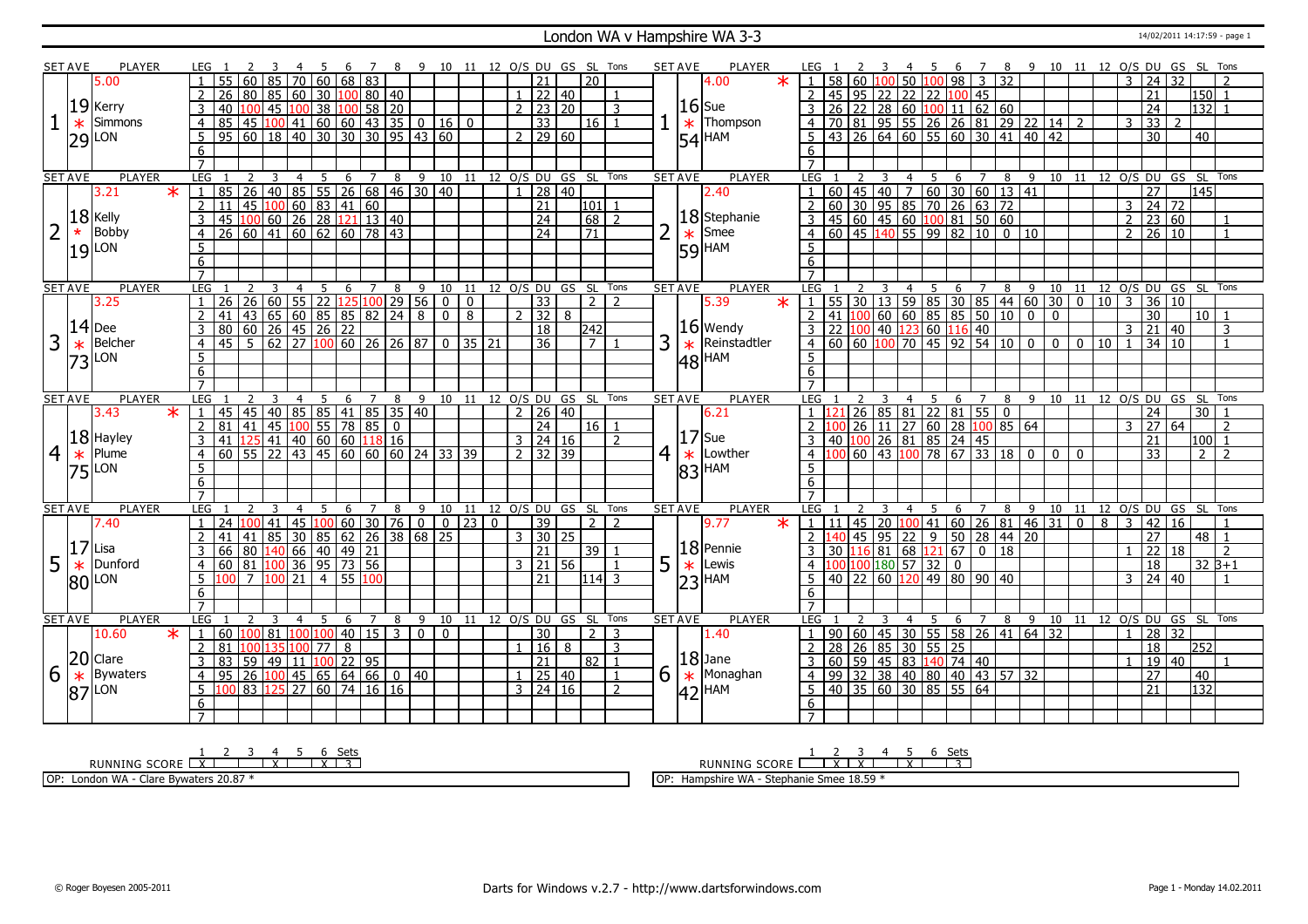### London WA

## Hampshire WA

| <b>IPLAYER</b>       |  | W/L WON LOST | AVE   |                | TAVE IPOINTS IDARTS ITON ITON+1180 I TONS IPLAYER |       |                 |       |                        | W/L WON LOST |    | AVE   |      | TAVE POINTS DARTS TON TON+ 180 TONS |      |    |      |         |
|----------------------|--|--------------|-------|----------------|---------------------------------------------------|-------|-----------------|-------|------------------------|--------------|----|-------|------|-------------------------------------|------|----|------|---------|
| <b>Kerry Simmons</b> |  |              | 19.29 | 5.00           | 2469                                              | 1281  |                 |       | 5+0 Sue Thompson       |              |    | 16.54 | 4.00 | 2183                                | 132' |    |      | $4 + 0$ |
| <b>Kelly Bobby</b>   |  |              | 18.19 | 3.21           | 1764                                              | 97    |                 |       | 3+0 Stephanie Smee     |              |    | 18.59 | 2.40 | 1859                                | 100  |    |      | $2 + 0$ |
| Dee Belcher          |  |              | 14.73 | $3.25^{\circ}$ | 1753                                              | 119 I |                 |       | 3+0 Wendy Reinstadtler |              |    | 16.48 | 5.39 | 1994                                | 121  |    |      | $5 + 0$ |
| Hayley Plume         |  |              | 18.75 | 3.43'          | 1988                                              | 106 l |                 |       | 3+0 Sue Lowther        |              |    | 17.83 | 6.21 | 1872                                | 105  |    |      | $6+0$   |
| Lisa Dunford         |  |              | 7.80  | .40            | 2350                                              | 132 I |                 |       | 7+0   Pennie Lewis     |              |    | 18.23 | 9.77 | 2425                                | 133  |    |      | $8 + 1$ |
| Clare Bywaters       |  |              |       | 20.87110.60    | 2421                                              | 116 l | 10              | 010   | $ 10+0 $ Jane Monaghan |              |    | 18.42 | .40  | 2081                                | 1131 |    |      | $1 + 0$ |
| <b>TOTALS</b>        |  |              | 18.26 |                | 12745                                             | 698   | 30 <sub>1</sub> | . I 0 | $ 31+0 $ TOTALS        | 14           | 13 | 17.63 |      | 12414                               | 704  | 22 | 31 F | 26+1    |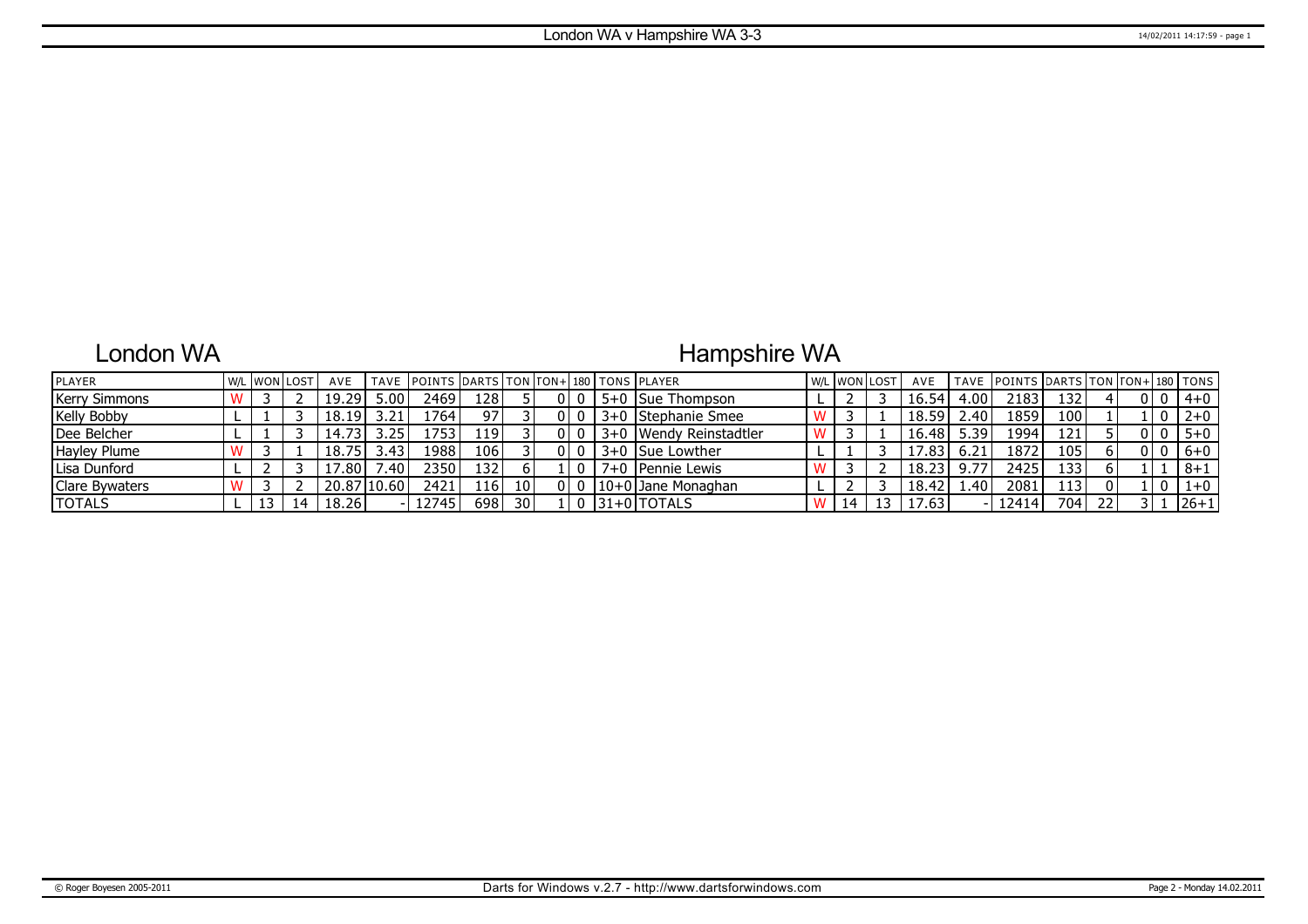#### London MB v Hampshire MB 5-7 14/02/2011 14:18:17 - page 1

|                | <b>SET AVE</b> | PLAYER                    |                            | LEG 1                                                                                                                                                                                                                                                                                                        |                 | $\overline{4}$                                                  | -5          | -6          | $\overline{7}$    |                 |          |   |    |    |                      |                |                                    | 8 9 10 11 12 O/S DU GS SL Tons |                                    |                | <b>SET AVE</b> |        | PLAYER                |         | LEG 1          |     |                  |   |                |                |                      |                                                                       |   |    | 4 5 6 7 8 9 10 11 12 O/S DU GS SL Tons |    |  |                |                                                                           |              |                            |                |  |
|----------------|----------------|---------------------------|----------------------------|--------------------------------------------------------------------------------------------------------------------------------------------------------------------------------------------------------------------------------------------------------------------------------------------------------------|-----------------|-----------------------------------------------------------------|-------------|-------------|-------------------|-----------------|----------|---|----|----|----------------------|----------------|------------------------------------|--------------------------------|------------------------------------|----------------|----------------|--------|-----------------------|---------|----------------|-----|------------------|---|----------------|----------------|----------------------|-----------------------------------------------------------------------|---|----|----------------------------------------|----|--|----------------|---------------------------------------------------------------------------|--------------|----------------------------|----------------|--|
|                |                | 11.60                     |                            |                                                                                                                                                                                                                                                                                                              | 85 100          | l 41                                                            | $\sqrt{43}$ |             | 70 62             |                 |          |   |    |    |                      | 3   21         |                                    | 162                            |                                    | $\overline{2}$ |                |        | 6.05                  | $\star$ |                |     |                  |   |                |                |                      | 60 95 45 28 60 43 125                                                 |   |    |                                        |    |  |                |                                                                           |              | 45                         |                |  |
|                |                |                           | 2                          | 26                                                                                                                                                                                                                                                                                                           |                 | 60 100 140 140 27                                               |             |             | 8                 |                 |          |   |    |    |                      |                | $3 \mid 21$                        | 8                              |                                    | 3              |                |        |                       |         |                |     |                  |   |                |                | 43 55 35 78 85 60    |                                                                       |   |    |                                        |    |  |                | $\overline{18}$                                                           |              | $\overline{145}$           |                |  |
|                |                | $23$ Rob                  | 3                          | 41                                                                                                                                                                                                                                                                                                           |                 |                                                                 |             |             |                   |                 |          |   |    |    |                      |                | $\overline{21}$                    |                                | $\overline{71}$                    | $\overline{1}$ |                |        | $ 22 $ Dave           |         |                |     |                  |   |                |                |                      | $97$ 26 96 100 60 37 37 48                                            |   |    |                                        |    |  | 3              | 24 48                                                                     |              |                            |                |  |
|                |                | Edwards                   | $\overline{4}$             | 100                                                                                                                                                                                                                                                                                                          |                 | 60 85 85 26 100 33                                              |             |             |                   |                 |          |   |    |    |                      |                |                                    |                                | $32$   2                           |                |                |        | Bonnett               |         | $\overline{4}$ |     |                  |   |                |                |                      |                                                                       |   |    |                                        |    |  |                | $2 \ 20 \ 20$                                                             |              |                            | $\overline{2}$ |  |
|                | $\ast$         |                           |                            |                                                                                                                                                                                                                                                                                                              |                 |                                                                 |             |             |                   |                 |          |   |    |    |                      |                | $\overline{21}$                    |                                |                                    |                |                | $\ast$ |                       |         |                |     |                  |   |                |                |                      | 45 96 60 140 100 40 20                                                |   |    |                                        |    |  |                |                                                                           |              |                            |                |  |
|                |                | $55$ <sup>LON</sup>       | 5                          | $41 \overline{180} \overline{60} \overline{100} \overline{40} \overline{80}$                                                                                                                                                                                                                                 |                 |                                                                 |             |             |                   |                 |          |   |    |    |                      |                | 3   18   80                        |                                |                                    | $2 + 1$        |                |        | $ 45 $ <sup>HAM</sup> |         | 5              |     |                  |   |                |                | 140 45 70 76 66 56   |                                                                       |   |    |                                        |    |  |                | 18                                                                        |              | 48                         |                |  |
|                |                |                           | 6                          |                                                                                                                                                                                                                                                                                                              |                 |                                                                 |             |             |                   |                 |          |   |    |    |                      |                |                                    |                                |                                    |                |                |        |                       |         | 6              |     |                  |   |                |                |                      |                                                                       |   |    |                                        |    |  |                |                                                                           |              |                            |                |  |
|                |                |                           |                            |                                                                                                                                                                                                                                                                                                              |                 |                                                                 |             |             |                   |                 |          |   |    |    |                      |                |                                    |                                |                                    |                |                |        |                       |         |                |     |                  |   |                |                |                      |                                                                       |   |    |                                        |    |  |                |                                                                           |              |                            |                |  |
|                | <b>SET AVE</b> | <b>PLAYER</b>             | LEG                        |                                                                                                                                                                                                                                                                                                              | 3               | $\overline{4}$                                                  | 5           | $6^{\circ}$ | $\overline{7}$    | 8               |          |   |    |    |                      |                |                                    | 9 10 11 12 O/S DU GS SL Tons   |                                    |                | <b>SET AVE</b> |        | <b>PLAYER</b>         |         | LEG.           |     |                  |   |                | 4 <sub>5</sub> | 6                    | $\overline{7}$                                                        |   |    | 8 9 10 11 12 0/S DU GS SL Tons         |    |  |                |                                                                           |              |                            |                |  |
|                |                | 6.20<br>$\ast$            |                            | $\overline{36}$                                                                                                                                                                                                                                                                                              |                 | $140$ 59 32 140 58 0                                            |             |             |                   | $\overline{36}$ |          |   |    |    |                      | $\mathbf{1}$   | 22 36                              |                                |                                    | $\overline{2}$ |                |        | 10.80                 |         |                |     |                  |   |                |                |                      | 83 100 45 100 45 56 52<br>83 100 85 140 53 40<br>100 100 85 100 84 32 |   |    |                                        |    |  |                | 21                                                                        |              | $\overline{20}$            |                |  |
|                |                |                           | $\overline{2}$             | $\overline{45}$                                                                                                                                                                                                                                                                                              |                 |                                                                 |             |             |                   |                 |          |   |    |    |                      |                | $\overline{15}$                    |                                | $157$ 1                            |                |                |        |                       |         | $\overline{2}$ |     |                  |   |                |                |                      |                                                                       |   |    |                                        |    |  | 1              | $\frac{16}{16}$ 40                                                        |              |                            | 2              |  |
|                | 22             | Tom                       | $\overline{3}$             | 0 <sup>c</sup>                                                                                                                                                                                                                                                                                               |                 | 81 58 100 60                                                    |             |             |                   |                 |          |   |    |    |                      |                | $\overline{18}$                    |                                | 40                                 | $\overline{2}$ |                |        | $28$ Mike             |         | 3              |     |                  |   |                |                |                      |                                                                       |   |    |                                        |    |  | $\overline{2}$ |                                                                           |              |                            | $\overline{3}$ |  |
|                | $\ast$         | McGurn                    | $\overline{4}$             | 59   45   41   60   41                                                                                                                                                                                                                                                                                       |                 |                                                                 |             |             |                   |                 |          |   |    |    |                      |                | $\overline{15}$                    |                                | 255                                |                | $\overline{2}$ | $\ast$ | Gillet                |         | $\overline{4}$ | 00  |                  |   |                |                | 100 60 140 77 24     |                                                                       |   |    |                                        |    |  | $\overline{1}$ | $16 \overline{)24}$                                                       |              |                            | 3              |  |
|                | 17             | LON                       | 5                          |                                                                                                                                                                                                                                                                                                              |                 |                                                                 |             |             |                   |                 |          |   |    |    |                      |                |                                    |                                |                                    |                |                |        | $ 34 $ HAM            |         | 5              |     |                  |   |                |                |                      |                                                                       |   |    |                                        |    |  |                |                                                                           |              |                            |                |  |
|                |                |                           | 6                          |                                                                                                                                                                                                                                                                                                              |                 |                                                                 |             |             |                   |                 |          |   |    |    |                      |                |                                    |                                |                                    |                |                |        |                       |         | 6              |     |                  |   |                |                |                      |                                                                       |   |    |                                        |    |  |                |                                                                           |              |                            |                |  |
|                |                |                           | $\overline{7}$             |                                                                                                                                                                                                                                                                                                              |                 |                                                                 |             |             |                   |                 |          |   |    |    |                      |                |                                    |                                |                                    |                |                |        |                       |         | $\overline{7}$ |     |                  |   |                |                |                      |                                                                       |   |    |                                        |    |  |                |                                                                           |              |                            |                |  |
|                | <b>SET AVE</b> | <b>PLAYER</b>             |                            | LEG <sub>1</sub>                                                                                                                                                                                                                                                                                             | -3              | $\overline{4}$                                                  | - 5         | -6          | $\overline{7}$    | 8               | -9       |   |    |    |                      |                |                                    | 10 11 12 O/S DU GS SL Tons     |                                    |                | <b>SET AVE</b> |        | <b>PLAYER</b>         |         | LEG            |     |                  |   | $\overline{4}$ | - 5            | 6                    | $\overline{7}$                                                        |   | 89 | 10                                     |    |  |                |                                                                           |              | 11 12 O/S DU GS SL Tons    |                |  |
|                |                | 11.23                     |                            | 45 85 140 100 25 62<br>100 140 100 60 61 20 0 20                                                                                                                                                                                                                                                             |                 |                                                                 |             |             |                   |                 |          |   |    |    |                      |                | 18                                 |                                | $44$   2                           |                |                |        | 7.20                  | $\ast$  | 1 <sup>1</sup> | 100 |                  |   |                |                |                      | 140 22 26 140 65 8                                                    |   |    |                                        |    |  | $\overline{1}$ | $\overline{19}$                                                           | l 8          |                            | 3              |  |
|                |                |                           | 2                          |                                                                                                                                                                                                                                                                                                              |                 |                                                                 |             |             |                   |                 |          |   |    |    |                      |                | $3 \ 24 \ 20$                      |                                |                                    | 3              |                |        |                       |         | $\overline{2}$ |     |                  |   |                |                |                      | 45 41 36 60 100 83 44                                                 |   |    |                                        |    |  |                | $\overline{21}$                                                           |              | $\frac{92}{25}$            |                |  |
|                | 22             | Chris                     |                            |                                                                                                                                                                                                                                                                                                              |                 | 123 25 60 41 48 48 16<br>80 5 140 80 79 0<br>60 60 60 97 64 0 0 |             |             |                   |                 |          |   |    |    |                      |                | $1 \mid 22 \mid 16$                |                                |                                    | $\overline{2}$ |                |        | $ 20 $ Steve          |         |                |     |                  |   |                |                |                      | 41 26 100 60 30 95 59 65                                              |   |    |                                        |    |  |                | 24                                                                        |              |                            |                |  |
| 3              | $\ast$         | Copeland                  | $\overline{4}$             | 77                                                                                                                                                                                                                                                                                                           |                 |                                                                 |             |             |                   |                 |          |   |    |    |                      |                | 21                                 |                                | 40                                 |                | 3              | $\ast$ | Ballard               |         | $\overline{4}$ |     |                  |   |                |                |                      | 81 140 80 80 41 39 40                                                 |   |    |                                        |    |  |                | 20 40                                                                     |              |                            |                |  |
|                | 01             | LON                       | -5                         |                                                                                                                                                                                                                                                                                                              |                 |                                                                 |             |             |                   |                 | $0$   20 |   |    |    |                      | $\overline{1}$ | 25 20                              |                                |                                    |                |                |        | $61$ <sup>HAM</sup>   |         |                |     |                  |   |                |                |                      | 24 60 45 81 60 21 40 26 44                                            |   |    |                                        |    |  |                | $\overline{27}$                                                           |              | 100                        |                |  |
|                |                |                           | 6                          |                                                                                                                                                                                                                                                                                                              |                 |                                                                 |             |             |                   |                 |          |   |    |    |                      |                |                                    |                                |                                    |                |                |        |                       |         | 6              |     |                  |   |                |                |                      |                                                                       |   |    |                                        |    |  |                |                                                                           |              |                            |                |  |
|                |                |                           | $\overline{7}$             |                                                                                                                                                                                                                                                                                                              |                 |                                                                 |             |             |                   |                 |          |   |    |    |                      |                |                                    |                                |                                    |                |                |        |                       |         | $\overline{7}$ |     |                  |   |                |                |                      |                                                                       |   |    |                                        |    |  |                |                                                                           |              |                            |                |  |
| <b>SET AVE</b> |                |                           |                            |                                                                                                                                                                                                                                                                                                              |                 |                                                                 | 5           |             |                   |                 |          |   | 10 | 11 | 12 O/S DU GS SL Tons |                |                                    |                                |                                    |                |                |        |                       |         | <b>LEG</b>     |     |                  |   | 4              | 5              | 6                    |                                                                       | 8 | 9  |                                        |    |  |                | 12 O/S DU GS SL Tons                                                      |              |                            |                |  |
|                |                | <b>PLAYER</b>             | LEG                        |                                                                                                                                                                                                                                                                                                              |                 | 4                                                               |             | 6           |                   | 8               |          | 9 |    |    |                      |                |                                    |                                |                                    |                | <b>SET AVE</b> |        | <b>PLAYER</b>         |         |                |     |                  |   |                |                |                      |                                                                       |   |    | 10                                     | 11 |  |                |                                                                           |              |                            |                |  |
|                |                | 4.40<br>$\star$           | $\overline{1}$             |                                                                                                                                                                                                                                                                                                              |                 |                                                                 |             |             |                   |                 |          |   |    |    |                      |                | $1 \mid 25 \mid 32$                |                                |                                    |                |                |        | 6.05                  |         |                |     |                  |   |                |                |                      |                                                                       |   |    |                                        |    |  |                | $\overline{24}$                                                           |              | 40                         |                |  |
|                |                |                           | <sup>2</sup>               |                                                                                                                                                                                                                                                                                                              |                 |                                                                 |             |             |                   |                 |          |   |    |    |                      |                | $2 \mid 26 \mid 32$                |                                |                                    | $\overline{1}$ |                |        |                       |         | $\overline{2}$ |     |                  |   |                |                |                      | 85 43 39 41 45 100 41 67                                              |   |    |                                        |    |  |                | $\overline{27}$                                                           |              | $\overline{4}$             |                |  |
|                |                |                           | $\overline{3}$             |                                                                                                                                                                                                                                                                                                              |                 |                                                                 |             |             |                   |                 |          |   |    |    |                      |                | 21                                 |                                | 20 <sup>1</sup>                    |                |                |        | $ 21 $ Dennis         |         |                | 140 |                  |   |                |                |                      | $67$ 85 81 60 68 74 62 0 0                                            |   |    |                                        |    |  | $\overline{z}$ |                                                                           |              |                            |                |  |
|                |                | $19$ Wayne<br>Livett      | $\overline{4}$             |                                                                                                                                                                                                                                                                                                              |                 |                                                                 |             |             |                   |                 |          |   |    |    |                      |                |                                    |                                |                                    |                |                |        |                       |         | $\overline{4}$ |     |                  |   |                |                |                      | $96 \ 60 \ 55 \ 38 \ 88 \ 24$                                         |   |    |                                        |    |  | $\overline{1}$ |                                                                           |              |                            | $\overline{2}$ |  |
| 4              | $\ast$         |                           |                            |                                                                                                                                                                                                                                                                                                              |                 |                                                                 |             |             |                   |                 |          |   |    |    |                      |                | $\overline{15}$<br>$\overline{30}$ |                                | $\overline{210}$<br>8 <sup>1</sup> |                | 4 <sup>1</sup> |        | $\star$ Simpson       |         |                |     |                  |   |                |                | 45 60 125 140 91 40  |                                                                       |   |    | $0$ 30 10                              |    |  | $\overline{1}$ | $\begin{array}{ c c c }\n\hline\n20 & 24 \\ \hline\n16 & 40\n\end{array}$ |              |                            | $\overline{1}$ |  |
|                |                | 38 LON                    |                            | $\frac{1}{141}$ $\frac{25}{25}$ $\frac{45}{45}$ $\frac{1}{81}$ $\frac{100}{100}$ $\frac{81}{81}$ $\frac{52}{52}$ $\frac{44}{49}$ $\frac{32}{32}$<br>$\frac{166}{100}$ $\frac{49}{40}$ $\frac{68}{60}$ $\frac{60}{60}$ $\frac{45}{45}$ $\frac{85}{41}$<br>$\frac{41}{60}$ $\frac{45}{30}$ $\frac{81}{60}$ $\$ |                 |                                                                 |             |             |                   |                 |          |   |    |    |                      |                |                                    |                                |                                    |                |                |        | $ 40 $ HAM            |         | 6              |     |                  |   |                |                |                      | 83   86   59   44   89   100   0                                      |   |    |                                        |    |  |                | $\frac{1}{28}$ 10                                                         |              |                            |                |  |
|                |                |                           | 6                          |                                                                                                                                                                                                                                                                                                              |                 |                                                                 |             |             |                   |                 |          |   |    |    |                      |                |                                    |                                |                                    |                |                |        |                       |         |                |     |                  |   |                |                |                      |                                                                       |   |    |                                        |    |  |                |                                                                           |              |                            |                |  |
|                | <b>SET AVE</b> | PLAYER                    | <b>LEG</b>                 |                                                                                                                                                                                                                                                                                                              |                 | $\overline{4}$                                                  | -5          | 6           | $\overline{7}$    | 8               | 9        |   |    |    |                      |                |                                    | 10 11 12 0/S DU GS SL Tons     |                                    |                | <b>SET AVE</b> |        | <b>PLAYER</b>         |         | <b>LEG</b>     |     |                  |   | $\overline{4}$ | 5              | 6                    | $\overline{7}$                                                        | 8 | 9  |                                        |    |  |                |                                                                           |              | 10 11 12 0/S DU GS SL Tons |                |  |
|                |                | 10.96                     |                            |                                                                                                                                                                                                                                                                                                              |                 |                                                                 |             |             |                   |                 |          |   |    |    |                      |                |                                    |                                |                                    | $\overline{4}$ |                |        |                       | $\ast$  | 1              |     |                  |   |                |                |                      |                                                                       |   |    |                                        |    |  | $\overline{1}$ |                                                                           |              |                            | 3              |  |
|                |                |                           |                            |                                                                                                                                                                                                                                                                                                              |                 | .00 100 100 53 16                                               |             |             |                   |                 |          |   |    |    |                      |                | 18                                 |                                | 32                                 |                |                |        | 12.04                 |         |                |     |                  |   |                |                |                      | 68 100 135 24 20 20                                                   |   |    |                                        |    |  |                | 19 20                                                                     |              |                            |                |  |
|                |                |                           |                            |                                                                                                                                                                                                                                                                                                              | $41 \,   \, 81$ |                                                                 |             |             | 22  140   93   24 |                 |          |   |    |    |                      |                | 19 24                              |                                |                                    | $\overline{2}$ |                |        |                       |         | 2              | 100 |                  |   |                |                | 76 58 57 134 36      |                                                                       |   |    |                                        |    |  |                | 18                                                                        |              |                            | $40$   2       |  |
|                |                |                           | 3                          |                                                                                                                                                                                                                                                                                                              |                 | $45 \mid 64 \mid 68 \mid 60$                                    |             |             |                   |                 |          |   |    |    |                      |                | 15                                 |                                | 164 1                              |                |                |        | $ 27 $ Brian          |         | 3              |     |                  |   |                |                | 85 78 30 47 120 141  |                                                                       |   |    |                                        |    |  | $\mathbf{3}$   | 18 141                                                                    |              |                            | 2              |  |
| 5              |                | $25$ Tony<br>$\ast$ Hamit | $\overline{4}$             |                                                                                                                                                                                                                                                                                                              |                 | 121 41 26 100 58                                                |             |             |                   |                 |          |   |    |    |                      |                | $\overline{18}$                    |                                | $\overline{20}$                    | 3              | 5              |        | $\star$ Bayford       |         | $\overline{4}$ |     |                  |   |                |                | 93 100 100 140 44 24 |                                                                       |   |    |                                        |    |  | $\overline{2}$ | $17 \overline{\smash{)}24}$                                               |              |                            | 3              |  |
|                | 54             | LON                       | 5                          |                                                                                                                                                                                                                                                                                                              |                 |                                                                 |             |             |                   |                 |          |   |    |    |                      |                |                                    |                                |                                    |                |                |        | $ 28 $ HAM            |         | 5              |     |                  |   |                |                |                      |                                                                       |   |    |                                        |    |  |                |                                                                           |              |                            |                |  |
|                |                |                           | $\overline{6}$             |                                                                                                                                                                                                                                                                                                              |                 |                                                                 |             |             |                   |                 |          |   |    |    |                      |                |                                    |                                |                                    |                |                |        |                       |         | 6              |     |                  |   |                |                |                      |                                                                       |   |    |                                        |    |  |                |                                                                           |              |                            |                |  |
|                |                |                           | $\overline{7}$             |                                                                                                                                                                                                                                                                                                              |                 |                                                                 |             |             |                   |                 |          |   |    |    |                      |                |                                    |                                |                                    |                |                |        |                       |         | $\overline{7}$ |     |                  |   |                |                |                      |                                                                       |   |    |                                        |    |  |                |                                                                           |              |                            |                |  |
|                | <b>SET AVE</b> | <b>PLAYER</b>             |                            | LEG <sub>1</sub><br><sup>2</sup>                                                                                                                                                                                                                                                                             | $\overline{3}$  | $\overline{4}$                                                  | 5           | 6           | 7                 | 8               |          | 9 |    |    |                      |                |                                    | 10 11 12 O/S DU GS SL Tons     |                                    |                | <b>SET AVE</b> |        | <b>PLAYER</b>         |         | LEG            |     |                  | 3 | $\overline{4}$ | 5              | 6                    | $\overline{7}$                                                        | 8 |    | 9 10 11 12 0/S DU GS SL                |    |  |                |                                                                           |              |                            | Tons           |  |
|                |                | 10.00<br>$\ast$           | $\mathbb{E}[\mathbb{I}]$ . | 60                                                                                                                                                                                                                                                                                                           |                 | 60   140   100   60   47   18                                   |             |             |                   |                 |          |   |    |    |                      |                | 21                                 |                                | $16$   2                           |                |                |        | 13.44                 |         | $\overline{1}$ | LOC |                  |   |                |                |                      | 45 100 100 85 51 20                                                   |   |    |                                        |    |  | -1             | 19 20                                                                     |              |                            | 3              |  |
|                |                |                           | $\overline{2}$             | 95                                                                                                                                                                                                                                                                                                           |                 | 40   77   100   43   90                                         |             |             |                   |                 |          |   |    |    |                      |                | $\overline{18}$                    |                                | $56$   1                           |                |                |        |                       |         | <sup>2</sup>   | 54  |                  |   |                |                |                      | 125 100 24 64 94 40                                                   |   |    |                                        |    |  | 2              | 20                                                                        | $ 40\rangle$ |                            | 2              |  |
|                |                | $ 23 $ Lee                | $\overline{3}$             |                                                                                                                                                                                                                                                                                                              |                 |                                                                 |             |             |                   |                 |          |   |    |    |                      |                | $1$ 25 20                          |                                |                                    | $\overline{2}$ |                |        | $ 24 $ David          |         | 3              |     |                  |   |                |                |                      | 45 43 100 140 137 18 10 4                                             |   |    |                                        |    |  |                | $\overline{24}$                                                           |              | $\overline{4}$             | $\overline{3}$ |  |
| 6              | $\ast$         | Cocks                     | $\overline{4}$             |                                                                                                                                                                                                                                                                                                              |                 |                                                                 |             |             |                   |                 |          |   |    |    |                      |                | $2 \mid 14 \mid 48$                |                                |                                    | $\overline{3}$ | $6 \mid$       |        | $\star$ Harper        |         | $\overline{4}$ |     | 99 100 44 140 86 |   |                |                |                      |                                                                       |   |    |                                        |    |  |                | $\overline{15}$                                                           |              | $\overline{32}$            | $\overline{2}$ |  |
|                |                | $85$ <sup>LON</sup>       | 5                          | $\frac{140}{140} \frac{140}{140} \frac{140}{140} \frac{33}{33} \frac{48}{148}$                                                                                                                                                                                                                               |                 |                                                                 |             |             |                   |                 |          |   |    |    |                      |                | $3 \mid 24 \mid 55$                |                                |                                    |                |                |        |                       |         | 5              |     |                  |   |                |                |                      | 100 41 81 86 83 102 4                                                 |   |    |                                        |    |  |                | $\overline{21}$                                                           |              | $\overline{4}$             | $\overline{z}$ |  |
|                |                |                           | 6                          |                                                                                                                                                                                                                                                                                                              |                 |                                                                 |             |             |                   |                 |          |   |    |    |                      |                |                                    |                                |                                    |                |                |        | $ 90 $ HAM            |         | 6              |     |                  |   |                |                |                      |                                                                       |   |    |                                        |    |  |                |                                                                           |              |                            |                |  |

RUNNING SCORE 1 X 2 3 X 4 5 6 X Sets 3

RUNNING SCORE <u>| X | X | X | X | X | 3</u><br>| 3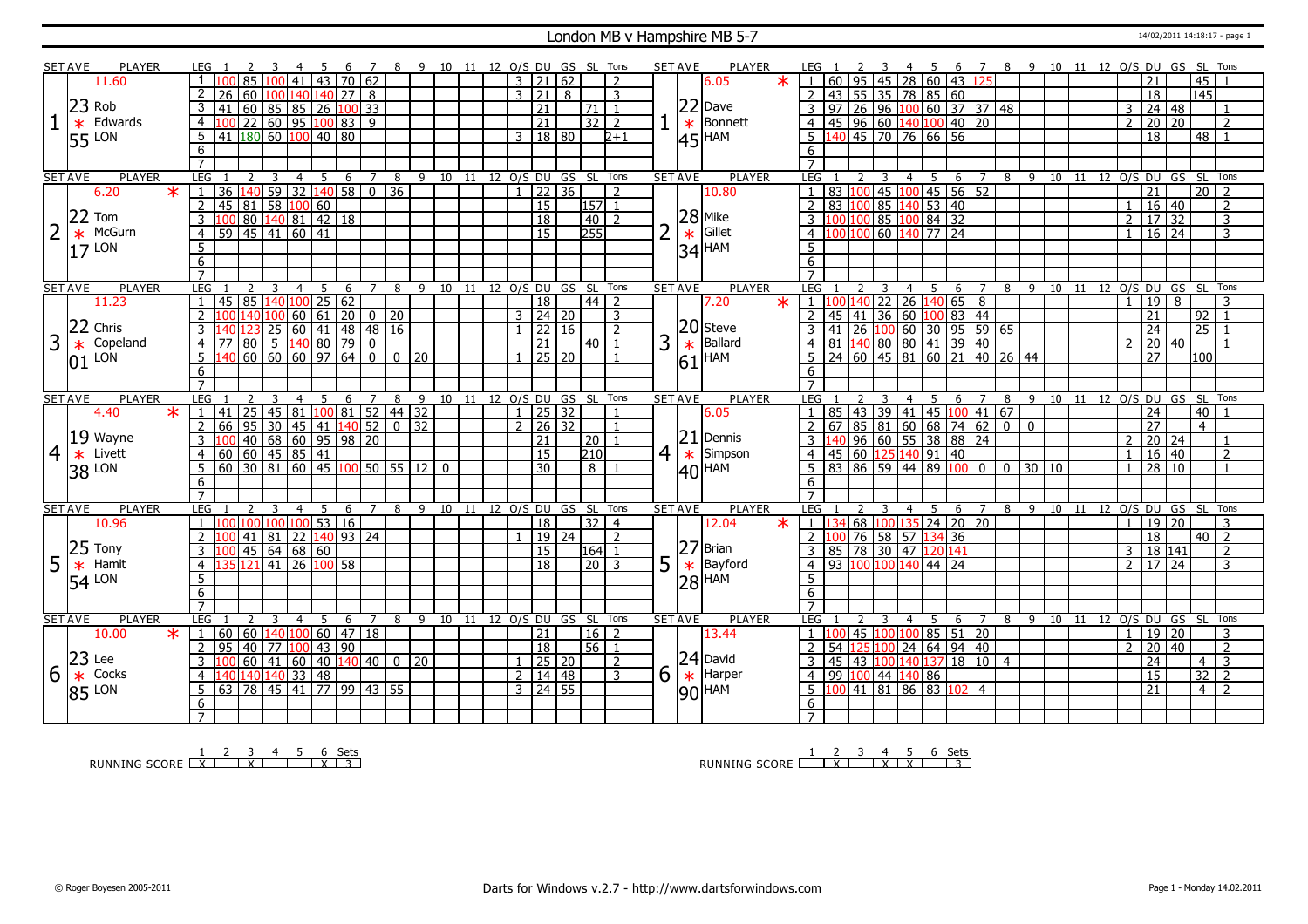#### London MB v Hampshire MB 5-7 14/02/2011 14:18:18 - page 2

|    | <b>SET AVE</b> | <b>PLAYER</b>              |         | LEG 1           |                       |                             | -3              | -4             | - 5 | - 6             | $\overline{7}$ |                                                              |              |                                |                |                | 8 9 10 11 12 O/S DU GS SL Tons |                |                 |                          |               | <b>SET AVE</b>                | <b>PLAYER</b>       | LEG 1               |    | <sup>2</sup> | - 3 |                  | 45                 |                                                         |                              |   |              | 6 7 8 9 10 11 12 O/S DU GS SL Tons |    |  |                |                 |                                |                  |                          |
|----|----------------|----------------------------|---------|-----------------|-----------------------|-----------------------------|-----------------|----------------|-----|-----------------|----------------|--------------------------------------------------------------|--------------|--------------------------------|----------------|----------------|--------------------------------|----------------|-----------------|--------------------------|---------------|-------------------------------|---------------------|---------------------|----|--------------|-----|------------------|--------------------|---------------------------------------------------------|------------------------------|---|--------------|------------------------------------|----|--|----------------|-----------------|--------------------------------|------------------|--------------------------|
|    |                | 8.32                       |         |                 |                       | 60                          | 60 100 l        |                |     |                 |                |                                                              |              |                                |                |                | 12                             |                | 181             | $\overline{z}$           |               |                               | $\ast$<br>7.60      |                     |    |              |     |                  | $60$ 97 64         |                                                         |                              |   |              |                                    |    |  | 3              | 15 64           |                                |                  | $\overline{\phantom{0}}$ |
|    |                |                            |         |                 | ۱M                    | 81 I                        |                 |                |     |                 |                | 120 140 25 3 16 0                                            | 8            |                                |                |                | $\overline{27}$                |                | $8 \mid 3$      |                          |               |                               |                     | $\overline{2}$      |    |              |     |                  |                    |                                                         |                              |   |              |                                    |    |  | $\overline{3}$ | 27              | 6                              |                  | $\overline{2}$           |
|    | 22             | Stuart                     |         | $\mathcal{E}$   | 60                    | $140 \ 64 \ 99 \ 132 \ 0$   |                 |                |     |                 |                |                                                              |              |                                |                |                | $\overline{18}$                |                | $6 \mid 2$      |                          |               |                               | 24 Nilson           | 3                   |    |              |     |                  |                    |                                                         | 85 140 60 76 100 30 10       |   |              |                                    |    |  | $\mathbf{1}$   | 19 10           |                                |                  | $\overline{\phantom{0}}$ |
|    |                |                            |         |                 |                       |                             |                 |                |     |                 |                |                                                              |              |                                |                |                |                                |                |                 |                          |               |                               |                     |                     |    |              |     |                  |                    |                                                         |                              |   |              |                                    |    |  |                |                 |                                |                  |                          |
| 7  | $\ast$         | Pickles                    |         | $\overline{4}$  |                       |                             |                 |                |     |                 |                |                                                              |              |                                |                |                |                                |                |                 |                          |               | $\ast$                        | Pritchard           | $\overline{4}$      |    |              |     |                  |                    |                                                         |                              |   |              |                                    |    |  |                |                 |                                |                  |                          |
|    | 95             | LON                        |         | $\overline{5}$  |                       |                             |                 |                |     |                 |                |                                                              |              |                                |                |                |                                |                |                 |                          |               |                               | $ 64 $ HAM          | 5                   |    |              |     |                  |                    |                                                         |                              |   |              |                                    |    |  |                |                 |                                |                  |                          |
|    |                |                            |         | $\overline{6}$  |                       |                             |                 |                |     |                 |                |                                                              |              |                                |                |                |                                |                |                 |                          |               |                               |                     | $6\overline{6}$     |    |              |     |                  |                    |                                                         |                              |   |              |                                    |    |  |                |                 |                                |                  |                          |
|    |                |                            |         | $\overline{7}$  |                       |                             |                 |                |     |                 |                |                                                              |              |                                |                |                |                                |                |                 |                          |               |                               |                     | $\overline{7}$      |    |              |     |                  |                    |                                                         |                              |   |              |                                    |    |  |                |                 |                                |                  |                          |
|    | <b>SET AVE</b> | <b>PLAYER</b>              |         | LEG             |                       | 2                           | 3               | $\overline{4}$ | 5   | $6\overline{6}$ | $\overline{7}$ |                                                              |              | 8 9 10 11 12 0/S DU GS SL Tons |                |                |                                |                |                 |                          |               | <b>SET AVE</b>                | <b>PLAYER</b>       | LEG                 |    |              | 3   | $\overline{4}$   | 5                  | 6                                                       | $\overline{7}$               |   |              | 8 9 10 11 12 O/S DU GS SL Tons     |    |  |                |                 |                                |                  |                          |
|    |                | 6.80                       | $\ast$  | $\mathbf{1}$    |                       | 45 40 140 86 36 14          |                 |                |     |                 |                |                                                              |              |                                |                |                | $2$   20   14                  |                |                 | $\overline{\phantom{0}}$ |               |                               | 1.00                | $\vert$ 1           |    |              |     |                  | 40 43 41 63 100 41 |                                                         |                              |   |              |                                    |    |  |                | 18              |                                | 173              |                          |
|    |                |                            |         | $\overline{2}$  |                       |                             |                 |                |     |                 |                | $95 \mid 43 \mid 100 \mid 97 \mid 26 \mid 20 \mid 10 \mid 6$ |              | 0 <sup>1</sup>                 | $\overline{0}$ | $4 \mid 3$     | $\overline{36}$                | $\overline{4}$ |                 | $\overline{z}$           |               |                               |                     | $\overline{2}$      | 22 |              |     |                  |                    |                                                         |                              |   |              | 44 21 45 30 62 36 45 83 28 44 25   |    |  |                | 36              |                                | 16               |                          |
|    |                | $19$ Alan                  |         | 3               |                       | 45 100 85 82 41 48          |                 |                |     |                 |                |                                                              |              |                                |                |                | 2 20 48                        |                |                 | $\overline{z}$           |               | $16$ Billy                    |                     |                     |    |              |     |                  |                    | $85$ 80 60 60 30 80                                     |                              |   |              |                                    |    |  |                | 18              |                                | 106              |                          |
| 8  |                | Hardy                      |         |                 |                       |                             |                 |                |     |                 |                |                                                              |              |                                |                |                |                                |                |                 |                          | 8             |                               | Meakins             |                     |    |              |     |                  |                    |                                                         |                              |   |              |                                    |    |  |                |                 |                                |                  |                          |
|    | $\ast$         |                            |         | 4               |                       |                             |                 |                |     |                 |                |                                                              |              |                                |                |                |                                |                |                 |                          |               | $\ast$                        |                     | 4                   |    |              |     |                  |                    |                                                         |                              |   |              |                                    |    |  |                |                 |                                |                  |                          |
|    |                | $78$ <sup>LON</sup>        |         | $\overline{5}$  |                       |                             |                 |                |     |                 |                |                                                              |              |                                |                |                |                                |                |                 |                          |               |                               | 78 HAM              | $\overline{5}$      |    |              |     |                  |                    |                                                         |                              |   |              |                                    |    |  |                |                 |                                |                  |                          |
|    |                |                            |         | $6\overline{6}$ |                       |                             |                 |                |     |                 |                |                                                              |              |                                |                |                |                                |                |                 |                          |               |                               |                     | 6                   |    |              |     |                  |                    |                                                         |                              |   |              |                                    |    |  |                |                 |                                |                  |                          |
|    |                |                            |         | $\overline{7}$  |                       |                             |                 |                |     |                 |                |                                                              |              |                                |                |                |                                |                |                 |                          |               |                               |                     | $\overline{7}$      |    |              |     |                  |                    |                                                         |                              |   |              |                                    |    |  |                |                 |                                |                  |                          |
|    | <b>SET AVE</b> | <b>PLAYER</b>              |         | <b>LEG</b>      |                       |                             |                 | $\overline{4}$ | 5   | 6               | $7^{\circ}$    | 8                                                            |              | 9 10 11 12 0/S DU GS SL Tons   |                |                |                                |                |                 |                          |               | <b>SET AVE</b>                | <b>PLAYER</b>       | LEG                 |    |              |     | $\overline{4}$   | -5                 | 6                                                       | $\overline{7}$               | 8 |              | 9 10 11                            |    |  |                | 12 O/S DU GS    |                                | SL Tons          |                          |
|    |                | 10.05                      |         | $\overline{1}$  | 45                    |                             |                 |                |     |                 |                | 83 60 41 85 43 100 44                                        |              |                                |                |                | $3 \mid 24 \mid 44$            |                |                 | $\mathbf{1}$             |               |                               | 5.99<br>$\ast$      | $\overline{1}$      |    |              |     |                  |                    |                                                         | 60 25 100 41 40 125 43 22    |   |              |                                    |    |  |                | 24              |                                | $45\overline{2}$ |                          |
|    |                |                            |         | 2               |                       | 58 60 140 57 32 42          |                 |                |     |                 |                |                                                              |              |                                |                |                | $\overline{21}$                |                | $12$   2        |                          |               |                               |                     | 2                   |    |              |     |                  |                    | 60 41 80 78 58 140 44                                   |                              |   |              |                                    |    |  | $\overline{2}$ | 20              | $ 44\rangle$                   |                  | $\overline{1}$           |
|    |                | $ 24 $ George              |         | $\overline{3}$  |                       | 100                         | $100$ 57 88 56  |                |     |                 |                |                                                              |              |                                |                |                | 2   17   56                    |                |                 | $\overline{3}$           |               |                               | $20$ Chris          | 3                   |    |              |     |                  |                    | $30\left 134\right 60\left 100\right 55\left 38\right $ |                              |   |              |                                    |    |  |                | 18              |                                | 84               | $\overline{2}$           |
| 9  |                | Killington                 |         | $\overline{4}$  | ۱M                    | 11                          | 140 l           |                |     |                 | $55$ 125 50 20 |                                                              |              |                                |                |                | $3 \mid 21 \mid 20$            |                |                 | $\overline{3}$           | 9             |                               | Witts               | 4                   |    |              |     |                  |                    | 45 93 21 60 26 55                                       |                              |   |              |                                    |    |  |                | 18              |                                | 201              |                          |
|    | $\ast$         |                            |         |                 |                       |                             |                 |                |     |                 |                |                                                              |              |                                |                |                |                                |                |                 |                          |               | $\ast$                        |                     |                     |    |              |     |                  |                    |                                                         |                              |   |              |                                    |    |  |                |                 |                                |                  |                          |
|    |                | 00 LON                     |         | $5\overline{)}$ |                       |                             |                 |                |     |                 |                |                                                              |              |                                |                |                |                                |                |                 |                          |               |                               | 92 HAM              | 5                   |    |              |     |                  |                    |                                                         |                              |   |              |                                    |    |  |                |                 |                                |                  |                          |
|    |                |                            |         | 6               |                       |                             |                 |                |     |                 |                |                                                              |              |                                |                |                |                                |                |                 |                          |               |                               |                     | 6                   |    |              |     |                  |                    |                                                         |                              |   |              |                                    |    |  |                |                 |                                |                  |                          |
|    |                |                            |         | $\overline{7}$  |                       |                             |                 |                |     |                 |                |                                                              |              |                                |                |                |                                |                |                 |                          |               |                               |                     |                     |    |              |     |                  |                    |                                                         |                              |   |              |                                    |    |  |                |                 |                                |                  |                          |
|    | <b>SET AVE</b> | <b>PLAYER</b>              |         |                 |                       |                             |                 | $\overline{4}$ | - 5 |                 |                | $6 \quad 7 \quad 8$                                          |              | 9 10 11 12 O/S DU GS SL Tons   |                |                |                                |                |                 |                          |               | <b>SET AVE</b>                | <b>PLAYER</b>       | LEG                 |    |              |     |                  | 4 <sub>5</sub>     |                                                         | 6 7                          |   |              |                                    |    |  |                |                 | 8 9 10 11 12 0/S DU GS SL Tons |                  |                          |
|    |                |                            |         | LEG             |                       |                             |                 |                |     |                 |                |                                                              |              |                                |                |                |                                |                |                 |                          |               |                               |                     |                     |    |              |     |                  |                    |                                                         |                              |   |              |                                    |    |  |                |                 |                                |                  |                          |
|    |                | 6.45                       | $\ast$  |                 | 44                    |                             |                 |                |     |                 |                | 26 36 43 24 100 100 74                                       |              |                                |                |                | 24                             |                | $54$   2        |                          |               |                               | 9.22                |                     |    |              |     |                  |                    |                                                         | 45 100 100 22 100 94 20 20   |   |              |                                    |    |  | 2              | 23 20           |                                |                  | 3                        |
|    |                |                            |         | 2               | 100                   | 100 26 105                  |                 |                |     |                 |                |                                                              |              |                                |                |                | 12                             |                | 170 3           |                          |               |                               |                     |                     |    |              |     |                  | 121 140 93 26      |                                                         |                              |   |              |                                    |    |  | $\overline{1}$ | 13 26           |                                |                  | 3                        |
|    |                |                            |         | 3               |                       |                             |                 |                |     |                 |                |                                                              |              |                                |                |                | 21                             |                | $\overline{47}$ |                          |               |                               |                     |                     |    |              |     |                  |                    |                                                         |                              |   |              |                                    |    |  | $\overline{2}$ | 20 <sup>1</sup> | -5                             |                  | $\overline{2}$           |
|    |                | $ 21 $ David               |         | $\overline{4}$  | 45 45 60 140 60 60 44 |                             |                 |                |     |                 |                |                                                              |              |                                |                |                |                                |                |                 |                          |               |                               | $26$ Mark           | $\overline{4}$      |    |              |     |                  |                    | $\frac{1}{40}$ 60 100 81 80 35 5                        |                              |   |              |                                    |    |  |                |                 |                                |                  |                          |
|    | $10$ $*$       | Goodwin                    |         |                 |                       |                             |                 |                |     |                 |                |                                                              |              |                                |                |                |                                |                |                 |                          |               |                               | $10$ $\star$ Thorne |                     |    |              |     |                  |                    |                                                         |                              |   |              |                                    |    |  |                |                 |                                |                  |                          |
|    | 61             | LON                        |         | $\overline{5}$  |                       |                             |                 |                |     |                 |                |                                                              |              |                                |                |                |                                |                |                 |                          |               |                               | $ 84 $ HAM          | $\overline{5}$      |    |              |     |                  |                    |                                                         |                              |   |              |                                    |    |  |                |                 |                                |                  |                          |
|    |                |                            |         | $6\overline{6}$ |                       |                             |                 |                |     |                 |                |                                                              |              |                                |                |                |                                |                |                 |                          |               |                               |                     | 6                   |    |              |     |                  |                    |                                                         |                              |   |              |                                    |    |  |                |                 |                                |                  |                          |
|    |                |                            |         | $\overline{7}$  |                       |                             |                 |                |     |                 |                |                                                              |              |                                |                |                |                                |                |                 |                          |               |                               |                     | $\overline{7}$      |    |              |     |                  |                    |                                                         |                              |   |              |                                    |    |  |                |                 |                                |                  |                          |
|    | <b>SET AVE</b> | PLAYER                     |         | <b>LEG</b>      |                       |                             |                 |                | 5   | 6               | $\overline{7}$ | 8                                                            |              | 9 10 11 12 O/S DU GS SL        |                |                |                                |                |                 | Tons                     |               | <b>SET AVE</b>                | <b>PLAYER</b>       | <b>LEG</b>          |    |              |     | 4                |                    | 6                                                       | 7                            |   | 8 9          | 10 11 12 O/S DU GS SL              |    |  |                |                 |                                |                  | Tons                     |
|    |                | 8.20                       |         | 1               | 60                    | 100 100 100 45 56 40        |                 |                |     |                 |                |                                                              |              |                                |                |                | 3   21   40                    |                |                 | 3                        |               |                               | 7.40<br>$\ast$      | $\overline{1}$      |    |              |     |                  |                    |                                                         | 45 140 55 45 37 34           |   |              |                                    |    |  |                | $\overline{21}$ |                                | $45$   2         |                          |
|    |                |                            |         | <sup>2</sup>    |                       | 30   96   41   100   54   2 |                 |                |     |                 |                |                                                              |              |                                |                |                | 21                             |                | $38$   2        |                          |               |                               |                     | $\overline{2}$      |    |              |     |                  |                    | 41 100 100 100 80 42 38                                 |                              |   |              |                                    |    |  | $\mathbf{1}$   | 19              | 38                             |                  | 3                        |
|    |                |                            |         | 3               | .40                   | $60$ 81 95 65 40 10         |                 |                |     |                 |                |                                                              |              |                                |                |                | 21                             |                | $10$   1        |                          |               |                               |                     |                     |    |              |     |                  |                    |                                                         | $60$ 60 $100$ 60 60 60 81 20 |   |              |                                    |    |  | 3              | 24 20           |                                |                  | $\mathbf{1}$             |
|    |                | Hackett                    |         | 4               | 60                    | 60 l                        | 36 45 85 26 140 |                |     |                 |                |                                                              |              |                                |                |                | 21                             |                | 49              |                          |               |                               | <b>Ward</b>         |                     |    |              |     |                  |                    | 85 100 60 60 24 85 87                                   |                              |   |              |                                    |    |  | $\overline{3}$ | 21 87           |                                |                  |                          |
|    |                |                            |         |                 |                       |                             |                 |                |     |                 |                |                                                              |              |                                |                |                |                                |                |                 |                          |               | $23$ Lee<br>$\frac{1}{2}$ War |                     | 5                   |    |              |     |                  |                    |                                                         |                              |   |              |                                    |    |  |                |                 |                                |                  |                          |
|    | 70 LON         | $11\frac{ 22 }{ 24 }$ Paul |         | 5               |                       |                             |                 |                |     |                 |                |                                                              |              |                                |                |                |                                |                |                 |                          |               |                               | $05$ HAM            |                     |    |              |     |                  |                    |                                                         |                              |   |              |                                    |    |  |                |                 |                                |                  |                          |
|    |                |                            |         | 6               |                       |                             |                 |                |     |                 |                |                                                              |              |                                |                |                |                                |                |                 |                          |               |                               |                     | 6                   |    |              |     |                  |                    |                                                         |                              |   |              |                                    |    |  |                |                 |                                |                  |                          |
|    |                |                            |         | $\overline{7}$  |                       |                             |                 |                |     |                 |                |                                                              |              |                                |                |                |                                |                |                 |                          |               |                               |                     |                     |    |              |     |                  |                    |                                                         |                              |   |              |                                    |    |  |                |                 |                                |                  |                          |
|    | <b>SET AVE</b> | PLAYER                     |         | LEG             |                       |                             |                 |                | 5   | 6               | $\overline{7}$ | 8                                                            | $\mathsf{q}$ | 10                             | 11             |                | 12 O/S DU GS SL Tons           |                |                 |                          |               | <b>SET AVE</b>                | <b>PLAYER</b>       | LEG                 |    |              |     | $\overline{4}$   | 5                  | 6                                                       | $\overline{7}$               | 8 | $\mathsf{q}$ | 10                                 | 11 |  |                |                 | 12 O/S DU GS SL Tons           |                  |                          |
|    |                | 7.46                       | $\star$ | $\overline{1}$  | 41                    | 76                          |                 |                |     |                 |                | $141$ 77 77 131 38 0                                         |              |                                |                |                | $\overline{24}$                |                | 20   1          |                          |               |                               | 7.95                | $\overline{1}$      |    |              |     |                  |                    |                                                         | 45 60 60 26 41 76 140 53     |   |              |                                    |    |  | $\overline{2}$ | 23 53           |                                |                  |                          |
|    |                |                            |         | 2               | 15                    | 135                         |                 |                |     |                 |                | 60 41 85 81 47 37                                            |              |                                |                | $\overline{2}$ | $\sqrt{23}$ 37                 |                |                 | $\overline{1}$           |               |                               |                     | $\overline{2}$      | 60 |              |     |                  |                    |                                                         |                              |   |              |                                    |    |  |                | 24              |                                | $\overline{56}$  |                          |
|    |                | 23 Stephen                 |         | 3               | 60                    | 60 100 60 140               |                 |                |     |                 |                |                                                              |              |                                |                |                | l 15                           |                | 81 2            |                          |               |                               | $24$ Mick           | $\overline{3}$      |    |              |     | $180$ 81 $140$ 0 | 100                |                                                         |                              |   |              |                                    |    |  | 2              | 14 100          |                                |                  | $B+1$                    |
| 12 | $\ast$         | Dolan                      |         | $\overline{4}$  | ۱nn                   | 40 55 41 140 65             |                 |                |     |                 |                |                                                              |              |                                |                |                | $\overline{18}$                |                | $60$   2        |                          | $\mathcal{D}$ | $\ast$                        | Street              | $\overline{4}$      |    |              |     |                  |                    |                                                         | 45 81 100 45 60 135 35       |   |              |                                    |    |  | $\overline{2}$ | 20 35           |                                |                  | 2                        |
|    |                | LON                        |         | $\overline{5}$  |                       |                             |                 |                |     |                 |                |                                                              |              |                                |                |                |                                |                |                 |                          |               |                               |                     | $\overline{5}$      |    |              |     |                  |                    |                                                         |                              |   |              |                                    |    |  |                |                 |                                |                  |                          |
|    | 04             |                            |         | 6               |                       |                             |                 |                |     |                 |                |                                                              |              |                                |                |                |                                |                |                 |                          |               |                               | $ 05 $ HAM          |                     |    |              |     |                  |                    |                                                         |                              |   |              |                                    |    |  |                |                 |                                |                  |                          |
|    |                |                            |         | $\overline{7}$  |                       |                             |                 |                |     |                 |                |                                                              |              |                                |                |                |                                |                |                 |                          |               |                               |                     | 6<br>$\overline{7}$ |    |              |     |                  |                    |                                                         |                              |   |              |                                    |    |  |                |                 |                                |                  |                          |

RUNNING SCORE 7 8 X 9 X 10 11 12 Sets 5

OP: London MB - George Killington 24.00 \*

<u>7 8 9 10 11 12 Sets</u><br>RUNNING SCORE <u>| X | | | X | X | X | 7</u>

OP: Hampshire MB - Mike Gillet 28.34 \*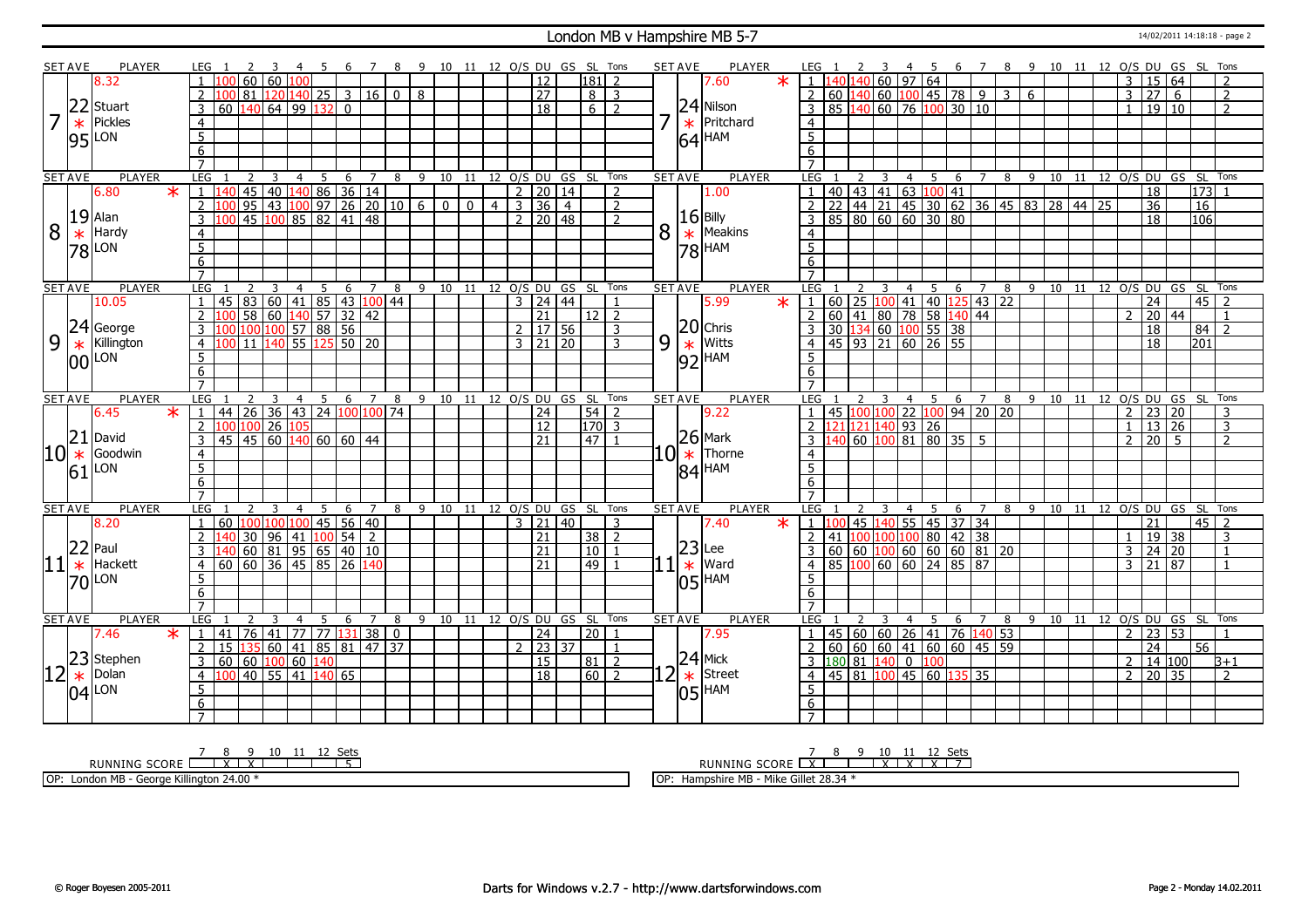### London MB

# Hampshire MB

| PLAYER                |    | W/L WON LOST | AVE   | <b>TAVE</b> | POINTS DARTS TON FON+ 180 TONS PLAYER |       |      |    |  |                        | W/L WON LOST | AVE         | <b>TAVE</b>     | POINTS DARTS TON TON+ 180 TONS |                 |                 |      |              |          |
|-----------------------|----|--------------|-------|-------------|---------------------------------------|-------|------|----|--|------------------------|--------------|-------------|-----------------|--------------------------------|-----------------|-----------------|------|--------------|----------|
| Rob Edwards           |    |              | 23.55 | .60         | 2402                                  | 102   |      |    |  | 10+1 Dave Bonnett      |              | 22.45       | 6.05            | 2267                           | 101             |                 |      | 0            | $5 + 0$  |
| Tom McGurn            |    |              | 22.17 | 6.20        | 1552                                  | 70    |      |    |  | 5+0   Mike Gillet      |              | 28.34 10.80 |                 | 1984                           | 70              | 8               |      | 2 I O        | $ 10+0$  |
| Chris Copeland        |    |              | 22.01 | .23         | 2421                                  | 110 I |      |    |  | 9+0 Steve Ballard      |              | 20.61       | .20             | 2288                           | 111             |                 |      | l 0          | $6+0$    |
| Wayne Livett          |    |              | 19.38 | 4.40        | 2267                                  | 117   |      |    |  | 4+0   Dennis Simpson   |              | 21.40       | 6.05            | 2461                           | 15              |                 |      | ! O          | $5 + 0$  |
| Tony Hamit            |    |              |       | 25.54 10.96 | 1788                                  | 70    |      |    |  | 10+0 Brian Bayford     |              | 27.28 12.04 |                 | 1964                           | 72 <sub>1</sub> | 8               |      | 2 I O        | $ 10+0$  |
| Lee Cocks             |    |              |       | 23.85 10.00 | 2433                                  | 102   |      |    |  | 8+0   David Harper     |              | 24.90 13.44 |                 | 2465                           | 99              | 10 <sup>1</sup> |      | 2 I O        | $12+0$   |
| <b>Stuart Pickles</b> |    |              | 22.95 | 8.32        | 13081                                 | 571   |      |    |  | 7+0   Nilson Pritchard |              | 24.64       | .60             | 1503                           | 61              |                 |      | $\mathbf{0}$ | $6 + 0$  |
| Alan Hardy            |    |              | 19.78 | 6.80        | 1503                                  | 76    |      |    |  | 6+0 Billy Meakins      |              | 16.78       | .00.            | 1208                           | 72              |                 |      | 0   0        | $1 + 0$  |
| George Killington     |    |              |       | 24.00 10.05 | 1992                                  | 83    |      |    |  | 9+0 Chris Witts        |              | 20.92       | 5.99            | 1674                           | 80              |                 |      | 0            | $5 + 0$  |
| David Goodwin         |    |              | 21.61 | 6.45        | 1232                                  | 57    |      |    |  | 6+0   Mark Thorne      |              | 26.84       | 9.22            | 1503                           | 56              | 6               |      | 0            | $8 + 0$  |
| Paul Hackett          |    |              | 22.70 | 8.20        | 1907                                  | 84    |      |    |  | 7+0 Lee Ward           |              | 23.05       | $^{\prime}$ .40 | 1959                           | 85              | 6               |      | 0            | $7 + 0$  |
| Stephen Dolan         |    |              | 23.04 | 7.46        | 1843                                  | 80    |      |    |  | 6+0   Mick Street      |              | 24.05       | 7.95            | 1948                           | 81              |                 |      |              | $6 + 1$  |
| <b>TOTALS</b>         | 21 | 28           | 22.47 |             | 22648                                 | 1008  | 57 I | 29 |  | $ 87+1 $ TOTALS        | 28           | 23.15       |                 | 23224                          | 1003            | 57              | 23 1 |              | $81 + 1$ |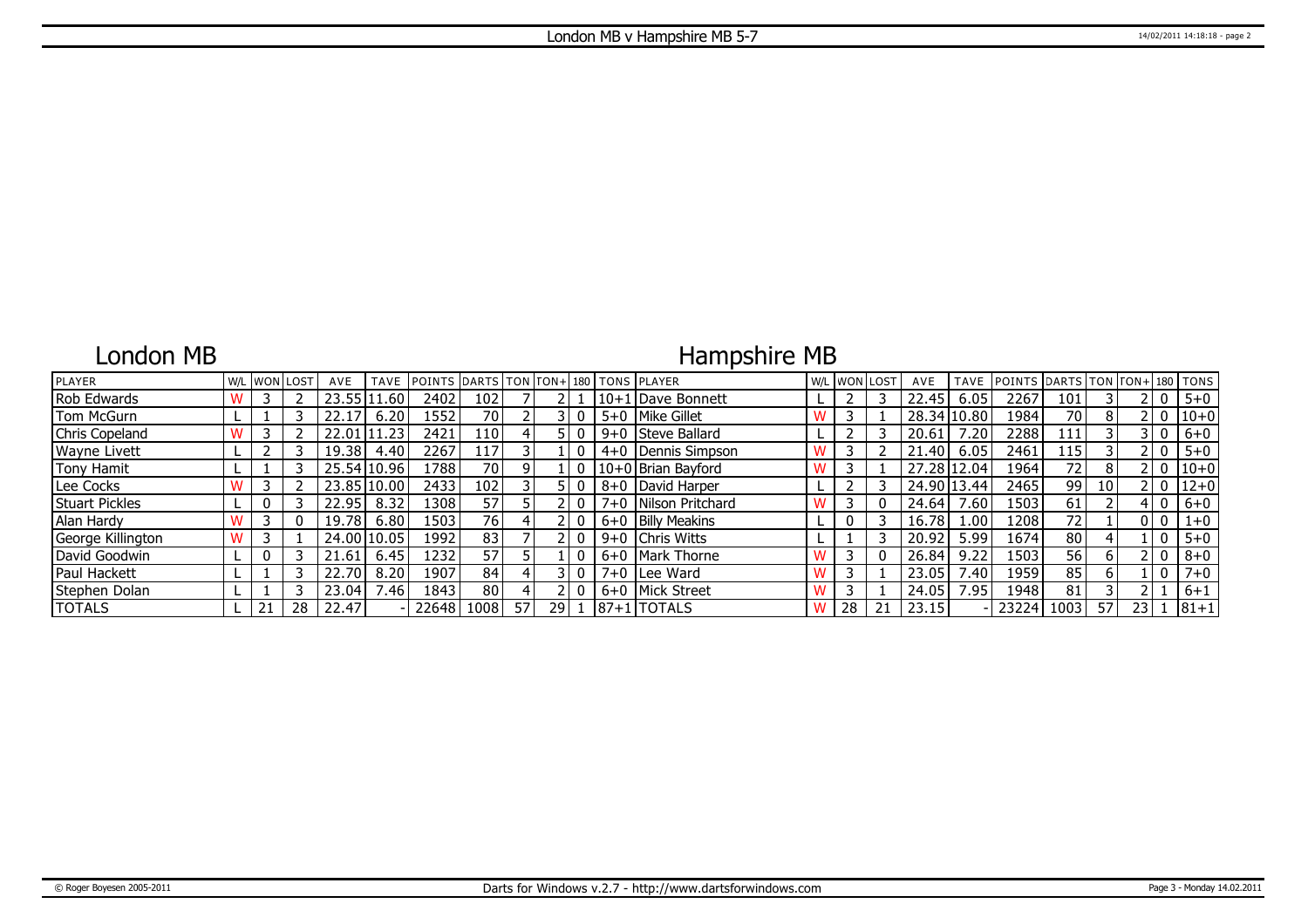#### London WB v Hampshire WB 2-4 14/02/2011 14:18:34 - page 1

|                | SET AVE        | <b>PLAYER</b>       |        |                     |                 |                |                                                                       |                |                |   | $\overline{7}$ |   | - 9                                  |                              |  |               |                           | 10 11 12 O/S DU GS SL Tons   |                 |                |   | <b>SET AVE</b> | <b>PLAYER</b>             |                                                                                                                                   |                                                      |                |                | 4 5                                    |                |                |                 |                                |              | 6 7 8 9 10 11 12 O/S DU GS SL Tons |                |                 |                |                  |                |
|----------------|----------------|---------------------|--------|---------------------|-----------------|----------------|-----------------------------------------------------------------------|----------------|----------------|---|----------------|---|--------------------------------------|------------------------------|--|---------------|---------------------------|------------------------------|-----------------|----------------|---|----------------|---------------------------|-----------------------------------------------------------------------------------------------------------------------------------|------------------------------------------------------|----------------|----------------|----------------------------------------|----------------|----------------|-----------------|--------------------------------|--------------|------------------------------------|----------------|-----------------|----------------|------------------|----------------|
|                |                | 6.00                |        |                     | 30              |                | LOO 85 26 60 100 100                                                  |                |                |   |                |   |                                      |                              |  |               | $3 \mid 21 \mid 100 \mid$ |                              |                 | 3              |   |                | 3.40<br>$\ast$            | 30                                                                                                                                |                                                      |                |                | $-40$ 30 26 80 37 60                   |                |                |                 |                                |              |                                    |                |                 |                | $\overline{98}$  |                |
|                |                |                     |        | $\overline{2}$      | 60 <sup>1</sup> |                | 36 100 41 60 100 38 66                                                |                |                |   |                |   |                                      |                              |  |               | $3 \mid 24 \mid 66$       |                              |                 | $\overline{2}$ |   |                |                           | 2   55   40   21   49   45   100   30                                                                                             |                                                      |                |                |                                        |                |                |                 |                                |              |                                    |                | 21              |                | 161              |                |
|                |                | $19$ Susan          |        | 3                   | $\overline{28}$ |                | 28 7 45 60 60 100 59 28 46 40                                         |                |                |   |                |   |                                      |                              |  |               | $2 \times 32 \times 40$   |                              |                 |                |   |                | $16$ Dawn                 | 3                                                                                                                                 | $\frac{1}{60}$ 55 85 45 100 45 57 30 12 9            |                |                |                                        |                |                |                 |                                |              |                                    |                | $\overline{33}$ |                | $\overline{2}$   |                |
| 1              |                | Holt                |        | $\overline{4}$      |                 |                |                                                                       |                |                |   |                |   |                                      |                              |  |               |                           |                              |                 |                |   |                | $\star$ Simmonds          | $\overline{4}$                                                                                                                    |                                                      |                |                |                                        |                |                |                 |                                |              |                                    |                |                 |                |                  |                |
|                | $\ast$         |                     |        |                     |                 |                |                                                                       |                |                |   |                |   |                                      |                              |  |               |                           |                              |                 |                |   |                |                           |                                                                                                                                   |                                                      |                |                |                                        |                |                |                 |                                |              |                                    |                |                 |                |                  |                |
|                | 52             | LON                 |        | $\overline{5}$      |                 |                |                                                                       |                |                |   |                |   |                                      |                              |  |               |                           |                              |                 |                |   |                | 56 HAM                    | $\overline{5}$                                                                                                                    |                                                      |                |                |                                        |                |                |                 |                                |              |                                    |                |                 |                |                  |                |
|                |                |                     |        | $6\overline{6}$     |                 |                |                                                                       |                |                |   |                |   |                                      |                              |  |               |                           |                              |                 |                |   |                |                           | $6\overline{6}$                                                                                                                   |                                                      |                |                |                                        |                |                |                 |                                |              |                                    |                |                 |                |                  |                |
|                |                |                     |        | $\overline{7}$      |                 |                |                                                                       |                |                |   |                |   |                                      |                              |  |               |                           |                              |                 |                |   |                |                           | $\overline{7}$                                                                                                                    |                                                      |                |                |                                        |                |                |                 |                                |              |                                    |                |                 |                |                  |                |
|                | <b>SET AVE</b> | <b>PLAYER</b>       |        | <b>LEG</b>          |                 | $\overline{2}$ | $\overline{3}$                                                        | $\overline{4}$ | $\overline{5}$ |   |                |   | 6 7 8 9 10 11 12 O/S DU GS SL Tons   |                              |  |               |                           |                              |                 |                |   | <b>SET AVE</b> | <b>PLAYER</b>             | LEG 1                                                                                                                             |                                                      | $\overline{3}$ |                | 4 5 6 7 8 9 10 11 12 O/S DU GS SL Tons |                |                |                 |                                |              |                                    |                |                 |                |                  |                |
|                |                | 3.01                | $\ast$ | $\overline{1}$      |                 |                | 40   83   43   22   35   97   41   60   29   11   40                  |                |                |   |                |   |                                      |                              |  |               | $2 \mid 32 \mid 40$       |                              |                 |                |   |                | 2.00                      | 8                                                                                                                                 |                                                      |                |                | 100 45 45 13 45 30 100 26 39           |                |                |                 |                                |              |                                    |                | $\overline{30}$ |                | $50\overline{2}$ |                |
|                |                |                     |        |                     | 41              |                | 83 66 59 38 77 41 27 36 17 12 0                                       |                |                |   |                |   |                                      |                              |  |               | $\overline{45}$           |                              | 2               |                |   |                |                           | 45                                                                                                                                |                                                      |                |                |                                        |                |                |                 |                                | 8            | $\mathbf{0}$                       |                | 46              | - 8            |                  |                |
|                |                | $15$ Tina           |        | 3                   | 81              |                | 99   95   81   45   41   59                                           |                |                |   |                |   |                                      |                              |  |               | 3   21   59               |                              |                 |                |   |                | $13$ Tara                 | 45                                                                                                                                |                                                      |                |                | $\boxed{26}$ 55 45 45 41               |                |                |                 |                                |              |                                    |                | 18              |                | 244              |                |
| $\overline{2}$ | $\ast$         | Hamilton            |        |                     |                 |                | 55 24 60 30 21 28 41 26 32 31                                         |                |                |   |                |   |                                      |                              |  |               | 33                        |                              | 32 1            |                |   |                | $\star$  Power            | $\overline{4}$                                                                                                                    |                                                      |                |                |                                        |                |                |                 |                                |              |                                    |                |                 | $36 \mid 40$   |                  |                |
|                |                | $22$ LON            |        | 5                   |                 |                | 45 43 26 52 41 180 24 28 42 0                                         |                |                |   |                |   |                                      |                              |  |               | $\overline{30}$           |                              | 20 1+1          |                |   |                | $ 99 $ HAM                | 5                                                                                                                                 |                                                      |                |                |                                        |                |                |                 |                                |              |                                    |                |                 | 28 32          |                  |                |
|                |                |                     |        | 6                   |                 |                |                                                                       |                |                |   |                |   |                                      |                              |  |               |                           |                              |                 |                |   |                |                           | 6                                                                                                                                 |                                                      |                |                |                                        |                |                |                 |                                |              |                                    |                |                 |                |                  |                |
|                |                |                     |        | $\overline{7}$      |                 |                |                                                                       |                |                |   |                |   |                                      |                              |  |               |                           |                              |                 |                |   |                |                           | $\overline{7}$                                                                                                                    |                                                      |                |                |                                        |                |                |                 |                                |              |                                    |                |                 |                |                  |                |
|                | <b>SET AVE</b> | <b>PLAYER</b>       |        | LEG                 |                 |                |                                                                       | $\overline{4}$ | 5              |   | 6 7 8          |   |                                      |                              |  |               |                           | 9 10 11 12 0/S DU GS SL Tons |                 |                |   | <b>SET AVE</b> | <b>PLAYER</b>             | LEG <sub>1</sub>                                                                                                                  |                                                      | 3              |                | 4 5 6 7 8 9 10 11 12 O/S DU GS SL      |                |                |                 |                                |              |                                    |                |                 |                |                  | Tons           |
|                |                | 2.00                |        | $\overline{1}$      |                 |                | 45 100 81 60 17 60 41 25                                              |                |                |   |                |   |                                      |                              |  |               | $\sqrt{24}$               |                              | 72              | $\overline{1}$ |   |                | $\overline{\ast}$<br>5.00 | $1   60   55   30   60   45   100   30   96   25$                                                                                 |                                                      |                |                |                                        |                |                |                 |                                |              |                                    | $\overline{3}$ |                 | 27 25          |                  |                |
|                |                |                     |        | 2                   | 41              |                | $45 \mid 60 \mid 45 \mid 35 \mid 100 \mid 66 \mid 89 \mid 15 \mid 5$  |                |                |   |                |   |                                      |                              |  |               | $2 \mid 29 \mid$          | 5 <sup>1</sup>               |                 |                |   |                |                           | 2 <sup>1</sup>                                                                                                                    | 26 45 26 82 25 100                                   |                |                |                                        |                |                | $99 \ 26 \ 52$  |                                |              |                                    |                | $\overline{27}$ |                | 20               |                |
|                |                | $16$ Lynda          |        |                     |                 |                | 45 11 60 60 21 26 81                                                  |                |                |   |                |   |                                      |                              |  |               | $\overline{21}$           |                              | 197             |                |   |                | $18$ Charlotte            | $3   100   36   85   36   100   40   37   67$                                                                                     |                                                      |                |                |                                        |                |                |                 |                                |              |                                    | $\overline{2}$ |                 | 23 67          |                  | $\overline{2}$ |
| 3              |                | Biondini            |        | $\overline{4}$      | 41 I            |                | 85 87 60 62 41 33 18 34 0 20                                          |                |                |   |                |   |                                      |                              |  |               | $\overline{33}$           |                              | $\overline{20}$ |                | 3 |                | Burgess                   | 4 <sup>1</sup>                                                                                                                    | $55 \ 85 \ 41 \ 44 \ 62$                             |                |                |                                        | 100            |                | $39$ 51 12 0 12 |                                |              |                                    | $\overline{2}$ |                 | 32 12          |                  |                |
|                | $\ast$         |                     |        | 5                   |                 |                |                                                                       |                |                |   |                |   |                                      |                              |  |               |                           |                              |                 |                |   | $\ast$         |                           |                                                                                                                                   |                                                      |                |                |                                        |                |                |                 |                                |              |                                    |                |                 |                |                  |                |
|                | 03             | LON                 |        |                     |                 |                |                                                                       |                |                |   |                |   |                                      |                              |  |               |                           |                              |                 |                |   |                | $ 20 $ HAM                |                                                                                                                                   |                                                      |                |                |                                        |                |                |                 |                                |              |                                    |                |                 |                |                  |                |
|                |                |                     |        | 6                   |                 |                |                                                                       |                |                |   |                |   |                                      |                              |  |               |                           |                              |                 |                |   |                |                           | 6                                                                                                                                 |                                                      |                |                |                                        |                |                |                 |                                |              |                                    |                |                 |                |                  |                |
|                |                |                     |        | $\overline{7}$      |                 |                |                                                                       |                |                |   |                |   |                                      |                              |  |               |                           |                              |                 |                |   | <b>SET AVE</b> | <b>PLAYER</b>             | LEG                                                                                                                               |                                                      |                | 4              |                                        |                |                |                 |                                |              |                                    |                |                 |                |                  |                |
|                |                |                     |        |                     |                 |                |                                                                       |                |                |   |                |   |                                      |                              |  |               |                           |                              |                 |                |   |                |                           |                                                                                                                                   |                                                      |                |                |                                        |                |                |                 |                                |              |                                    |                |                 |                |                  |                |
|                | <b>SET AVE</b> | <b>PLAYER</b>       |        | LEG                 |                 |                |                                                                       |                | 5              | 6 |                | 8 |                                      | 9 10 11 12 O/S DU GS SL Tons |  |               |                           |                              |                 |                |   |                |                           |                                                                                                                                   |                                                      |                |                | -5                                     | 6              |                |                 | 8 9 10 11 12 O/S DU GS SL Tons |              |                                    |                |                 |                |                  |                |
|                |                | 5.00                | $\ast$ |                     | 40 <sup>1</sup> | 81             | 39 100 29 85 45 36 46                                                 |                |                |   |                |   |                                      |                              |  | $\mathcal{D}$ | 26 46                     |                              |                 |                |   |                | 4.40                      |                                                                                                                                   | 83 13 40 81 41 47 41 45                              |                |                |                                        |                |                |                 |                                |              |                                    |                | $\overline{24}$ |                | 110 I            |                |
|                |                |                     |        | $\overline{2}$      | 5 <sub>1</sub>  |                | 46 55 55 100 22 60 98                                                 |                |                |   |                |   |                                      |                              |  |               | $\overline{24}$           |                              | 60   1          |                |   |                |                           | $\mathcal{L}$                                                                                                                     | 55 60 30 140 44 85 21 34 32                          |                |                |                                        |                |                |                 |                                |              |                                    |                | 25              | -32            |                  |                |
|                |                | $20$ Tammy          |        | $\mathcal{E}$       |                 |                | 60 100 60 81 100 60 40                                                |                |                |   |                |   |                                      |                              |  | 1             | 19 40                     |                              |                 | $\overline{2}$ |   |                | 18 Nikki                  |                                                                                                                                   |                                                      |                |                |                                        |                |                |                 |                                |              |                                    |                | 18              |                | $110$   2        |                |
| $\overline{4}$ | $\ast$         | Mackenzie           |        | $\overline{4}$      |                 |                | $60 \mid 60 \mid 100 \mid 45 \mid 60 \mid 60 \mid 42 \mid 60 \mid 14$ |                |                |   |                |   |                                      |                              |  |               | $1 \overline{)25}$ 14     |                              |                 | $\overline{1}$ |   | $4 \times$     | Stevens                   | <u>3</u> 26 45 60 100 60 100<br>4 100 55 55 81 55 60 57 0 0                                                                       |                                                      |                |                |                                        |                |                |                 |                                |              |                                    |                | 27              |                | $\overline{38}$  |                |
|                |                |                     |        | 5                   |                 |                |                                                                       |                |                |   |                |   |                                      |                              |  |               |                           |                              |                 |                |   |                |                           | 5                                                                                                                                 |                                                      |                |                |                                        |                |                |                 |                                |              |                                    |                |                 |                |                  |                |
|                |                | $68$ <sup>LON</sup> |        | 6                   |                 |                |                                                                       |                |                |   |                |   |                                      |                              |  |               |                           |                              |                 |                |   |                | $ 57 $ HAM                | $6\overline{6}$                                                                                                                   |                                                      |                |                |                                        |                |                |                 |                                |              |                                    |                |                 |                |                  |                |
|                |                |                     |        | $\overline{7}$      |                 |                |                                                                       |                |                |   |                |   |                                      |                              |  |               |                           |                              |                 |                |   |                |                           | $7^{\circ}$                                                                                                                       |                                                      |                |                |                                        |                |                |                 |                                |              |                                    |                |                 |                |                  |                |
|                | <b>SET AVE</b> | PLAYER              |        | <b>LEG</b>          |                 | 2              | 3                                                                     | $\overline{4}$ | 5              |   | 6 7            |   | 8 9 10 11 12 O/S DU GS SL Tons       |                              |  |               |                           |                              |                 |                |   | <b>SET AVE</b> | <b>PLAYER</b>             | LEG 1                                                                                                                             | 2                                                    | $\overline{3}$ | $\overline{4}$ | $\overline{5}$                         | 6 7            |                |                 |                                |              | 8 9 10 11 12 O/S DU GS SL Tons     |                |                 |                |                  |                |
|                |                |                     |        |                     | $\overline{26}$ |                | 45   98   41   65   85   65                                           |                |                |   |                |   |                                      |                              |  |               | 21                        |                              | $\overline{76}$ |                |   |                | $\star$<br>5.78           | 45<br>$\mathbf{1}$                                                                                                                |                                                      | 44 100         |                | 60   60   36                           |                | 140 16         |                 |                                |              |                                    | $\overline{2}$ |                 | 23 16          |                  | 2              |
|                |                |                     |        | $\overline{2}$      |                 |                | 45 81 99 33 30 28 26 47 9                                             |                |                |   |                |   |                                      |                              |  |               | $\overline{27}$           |                              | 103             |                |   |                |                           | $2$ 41 $100$ 7                                                                                                                    |                                                      |                | 30             | 100                                    | 45             |                | 138 20 20       |                                |              |                                    | 2 <sup>1</sup> |                 | 26 20          |                  | $\overline{3}$ |
|                |                | $15$ Andrea         |        | $\overline{3}$      |                 |                | 30 60 45 73 12 39 55 36 40 46 25                                      |                |                |   |                |   |                                      |                              |  |               | 33                        |                              | 40              |                |   |                | $18$ Elaine               |                                                                                                                                   | 60   24   36   26   43   55   60   60   42   67   24 |                |                |                                        |                |                |                 |                                |              | $\overline{4}$                     |                | $\overline{34}$ | $\overline{4}$ |                  |                |
|                |                | Walker              |        | 4                   |                 |                |                                                                       |                |                |   |                |   |                                      |                              |  |               |                           |                              |                 |                |   |                | Harty                     | 4                                                                                                                                 |                                                      |                |                |                                        |                |                |                 |                                |              |                                    |                |                 |                |                  |                |
| 5              | $\ast$         |                     |        |                     |                 |                |                                                                       |                |                |   |                |   |                                      |                              |  |               |                           |                              |                 |                | 5 | $\ast$         |                           | 5                                                                                                                                 |                                                      |                |                |                                        |                |                |                 |                                |              |                                    |                |                 |                |                  |                |
|                | 85             | <b>LON</b>          |        | 5                   |                 |                |                                                                       |                |                |   |                |   |                                      |                              |  |               |                           |                              |                 |                |   |                | $11$  HAM                 |                                                                                                                                   |                                                      |                |                |                                        |                |                |                 |                                |              |                                    |                |                 |                |                  |                |
|                |                |                     |        | 6<br>$\overline{7}$ |                 |                |                                                                       |                |                |   |                |   |                                      |                              |  |               |                           |                              |                 |                |   |                |                           | 6<br>$\overline{7}$                                                                                                               |                                                      |                |                |                                        |                |                |                 |                                |              |                                    |                |                 |                |                  |                |
|                |                |                     |        |                     |                 | $\mathcal{P}$  |                                                                       |                |                |   |                |   |                                      |                              |  |               |                           |                              |                 |                |   |                |                           |                                                                                                                                   |                                                      | 3              | 4              |                                        |                |                |                 |                                |              |                                    |                |                 |                |                  | Tons           |
|                | <b>SET AVE</b> | <b>PLAYER</b>       |        | LEG                 |                 |                |                                                                       | 4              | -5             | 6 | 7              | 8 |                                      |                              |  |               |                           | 9 10 11 12 O/S DU GS SL Tons |                 |                |   | <b>SET AVE</b> | <b>PLAYER</b>             | LEG <sub>1</sub>                                                                                                                  |                                                      |                |                | -5                                     | -6             | $\overline{7}$ | 8               |                                |              | 9 10 11 12 O/S DU GS SL            |                |                 |                |                  |                |
|                |                | 9.30                | $\ast$ | $\mathbf{1}$        | 100             |                | 45 125 41 22 60                                                       |                |                |   |                |   | $0$   70   22                        | $8 \mid 8$                   |  |               | 3   33   8                |                              |                 | $\overline{z}$ |   |                | 5.20                      | 41                                                                                                                                |                                                      | 43 36          |                | 85 60                                  | 60 60 40 44 20 |                |                 |                                |              |                                    |                | 30              |                | 12               |                |
|                |                |                     |        | 2                   | 25              |                | 85 85 100                                                             |                |                |   |                |   | 40   17   30   42   27   18   27   0 |                              |  |               | $\overline{36}$           |                              | 5 1             |                |   |                |                           | 2                                                                                                                                 | 44 28 60 45 45 83 140 31 0                           |                |                |                                        |                |                |                 | $\overline{21}$                | $\mathbf{0}$ | $\overline{2}$                     | 3              | $\overline{39}$ | $\overline{z}$ |                  |                |
|                | $16$ Ged       |                     |        | 3                   | 140             |                |                                                                       |                |                |   |                |   |                                      |                              |  |               | 25 10                     |                              |                 | $\overline{2}$ |   |                | $ 17 $ Maxine             | 3  100  60  28  45  45  59  68  40                                                                                                |                                                      |                |                |                                        |                |                |                 |                                |              |                                    |                | $\overline{24}$ |                | $56$ 1           |                |
| 6              | $\ast$         | Carney              |        | $\overline{4}$      | 41              |                | $45$ 26 140 9 60 44 78                                                |                |                |   |                |   |                                      |                              |  |               | $\overline{24}$           |                              | $58$   1        |                | 6 | $\ast$         | Cadwallader               | $4 \overline{)55 \overline{)60 \overline{)100 \overline{41 \overline{)41 \overline{)60 \overline{62 \overline{)16 \overline{66}}$ |                                                      |                |                |                                        |                |                |                 |                                |              |                                    | 3              |                 | 27   66        |                  | $\mathbf{1}$   |
|                | 771            | <b>LON</b>          |        | 5                   |                 |                | 27 85 125 60 21 100 23 0                                              |                |                |   |                |   |                                      |                              |  |               | $\overline{24}$           |                              | $60$   2        |                |   |                | $16$ <sup>HAM</sup>       | 5 85 45 180 43 38 40 56 14                                                                                                        |                                                      |                |                |                                        |                |                |                 |                                |              |                                    | $\mathbf{1}$   |                 | $22 \mid 14$   |                  | $1+1$          |
|                |                |                     |        | 6<br>$\overline{7}$ |                 |                |                                                                       |                |                |   |                |   |                                      |                              |  |               |                           |                              |                 |                |   |                |                           | 6                                                                                                                                 |                                                      |                |                |                                        |                |                |                 |                                |              |                                    |                |                 |                |                  |                |

RUNNING SCORE 1 X 2 3 4 X 5 6 Sets 2

OP: London WB - Tammy Mackenzie 20.68 \*

1 2 3 4 5 6 Sets<br>RUNNING SCORE <u>| X | X | X | X | X | 4</u>

OP: Hampshire WB - Charlotte Burgess 18.20 \*